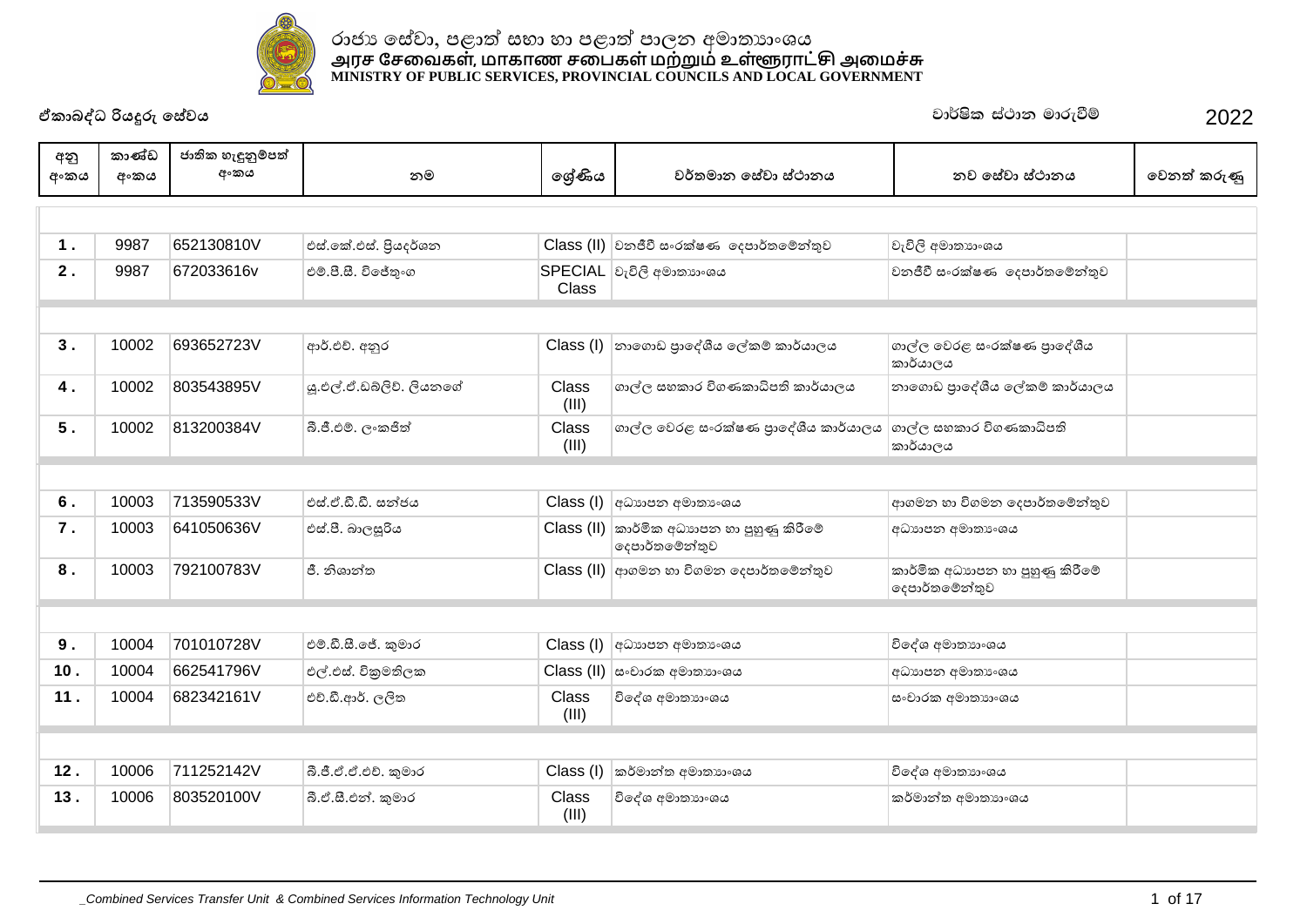

| අනු<br>අංකය | කාණ්ඩ<br>අංකය | ජාතික හැඳුනුම්පත්<br>අංකය | නම                           | ලශ්ණිය         | වර්තමාන සේවා ස්ථානය                                                                                                     | නව සේවා ස්ථානය                                                                    | වෙනත් කරුණු                                           |
|-------------|---------------|---------------------------|------------------------------|----------------|-------------------------------------------------------------------------------------------------------------------------|-----------------------------------------------------------------------------------|-------------------------------------------------------|
|             |               |                           |                              |                |                                                                                                                         |                                                                                   |                                                       |
| 14.         | 10009         | 702600472v                | බී.ජී. තිලකරත්න              | Class (II)     | වාරිමාර්ග දෙපාර්තමේන්තුව                                                                                                | ආගමන හා විගමන දෙපාර්තමේන්තුව                                                      |                                                       |
| 15.         | 10009         | 780472162V                | එච්.එම්.ඩබ්ලිව්.එන්. හේරත්   | Class<br>(III) | ආගමන හා විගමන දෙපාර්තමේන්තුව                                                                                            | බුද්ධශාසන, ආගමික හා සංස්කෘතික<br>කටයුතු අමාතාගංශය                                 |                                                       |
| 16.         | 10009         | 196916103470              | ඩබ්ලිව්.ඒ.එම්.ආර්. කරුණාතිලක | Class<br>(III) | බුද්ධශාසන, ආගමික හා සංස්කෘතික කටයුතු<br>අමාතාහංශය                                                                       | වාරිමාර්ග දෙපාර්තමේන්තුව                                                          |                                                       |
|             |               |                           |                              |                |                                                                                                                         |                                                                                   |                                                       |
| 17.         | 10011         | 691461483V                | ජේ.ඩී.සී. පුෂ්පකුමාර         |                | Class (II) ගාල්ල පුාදේශීය වාරිමාර්ග අධාහක්ෂ<br>කාර්යාලය                                                                 | ගාල්ල ගොවිජන සංවර්ධන දිස්තික්<br>කාර්යාලය                                         |                                                       |
| 18.         | 10011         | 772662505V                | ඉක් ලේ. සම්පත්               | Class<br>(III) | ගාල්ල ගොවිජන සංවර්ධන දිස්තික් කාර්යාලය                                                                                  | ගාල්ල පාදේශීය වාරිමාර්ග අධාහක්ෂ<br>කාර්යාලය                                       |                                                       |
|             |               |                           |                              |                |                                                                                                                         |                                                                                   |                                                       |
| 19.         | 10013         | 733290862V                | අයි.එම්.ඩබ්ලිව්, පතිරණ       | Class<br>(III) | අධාහපන අමාතා ංශය                                                                                                        | ආගමන හා විගමන දෙපාර්තමේන්තුව                                                      |                                                       |
| 20.         | 10013         | 701720644V                | ඒ.ඩබ්ලිව්.කේ. කුමාර          |                | $\textsf{Class}\left(\textsf{II}\right)$ ගුාමීය නිවාස සහ ඉදිකිරීම් හා ගොඩනැගිලි<br>දුවා කර්මාන්ත පුවර්ධන රාජා අමාතාහංශය | අධාහපන අමාතාගයෙ                                                                   |                                                       |
| 21.         | 10013         | 642750526V                | සී.එස්.කේ. පෙරේරා            |                | Class (I) අාගමන හා විගමන දෙපාර්තමේන්තුව                                                                                 | ගුාමීය නිවාස සහ ඉදිකිරීම් හා<br>ගොඩනැගිලි දුවා කර්මාන්ත පුවර්ධන<br>රාජා අමාතාා∘ශය |                                                       |
|             |               |                           |                              |                |                                                                                                                         |                                                                                   |                                                       |
| 22.         | 10024         | 751250347V                | ඩබ්ලිව්.ඕ.ආර්.එස්. පුනාන්දූ  | Class (I)      | ලද්ශීය ආදායම් දෙපාර්තමේන්තුව                                                                                            | පළාත් සභා හා පළාත් පාලන කටයුතු<br>රාජා අමාතාහංශය                                  | ස්ථාන මාරු චකුය<br>2022.01.11 දින<br>සිට කියාත්මක වේ. |
| 23.         | 10024         | 661672650v                | එම්.ඒ.ඩී. මනසිංහ             |                | $\text{Class (II)}$ තරුණ හා කීඩා අමාතාහංශය                                                                              | දේශීය ආදායම් දෙපාර්තමේන්තුව                                                       | ස්ථාන මාරු චකුය<br>2022.01.11 දින<br>සිට කියාත්මක වේ. |
| 24.         | 10024         | 197416200723              | එම් එස් කේ. පෙරේරා           | Class<br>(III) | පළාත් සභා හා පළාත් පාලන කටයුතු රාජා<br>අමාතාහංශය                                                                        | තරුණ හා කීඩා අමාතාහංශය                                                            | ස්ථාන මාරු චකුය<br>2022.01.11 දින<br>සිට කියාත්මක වේ. |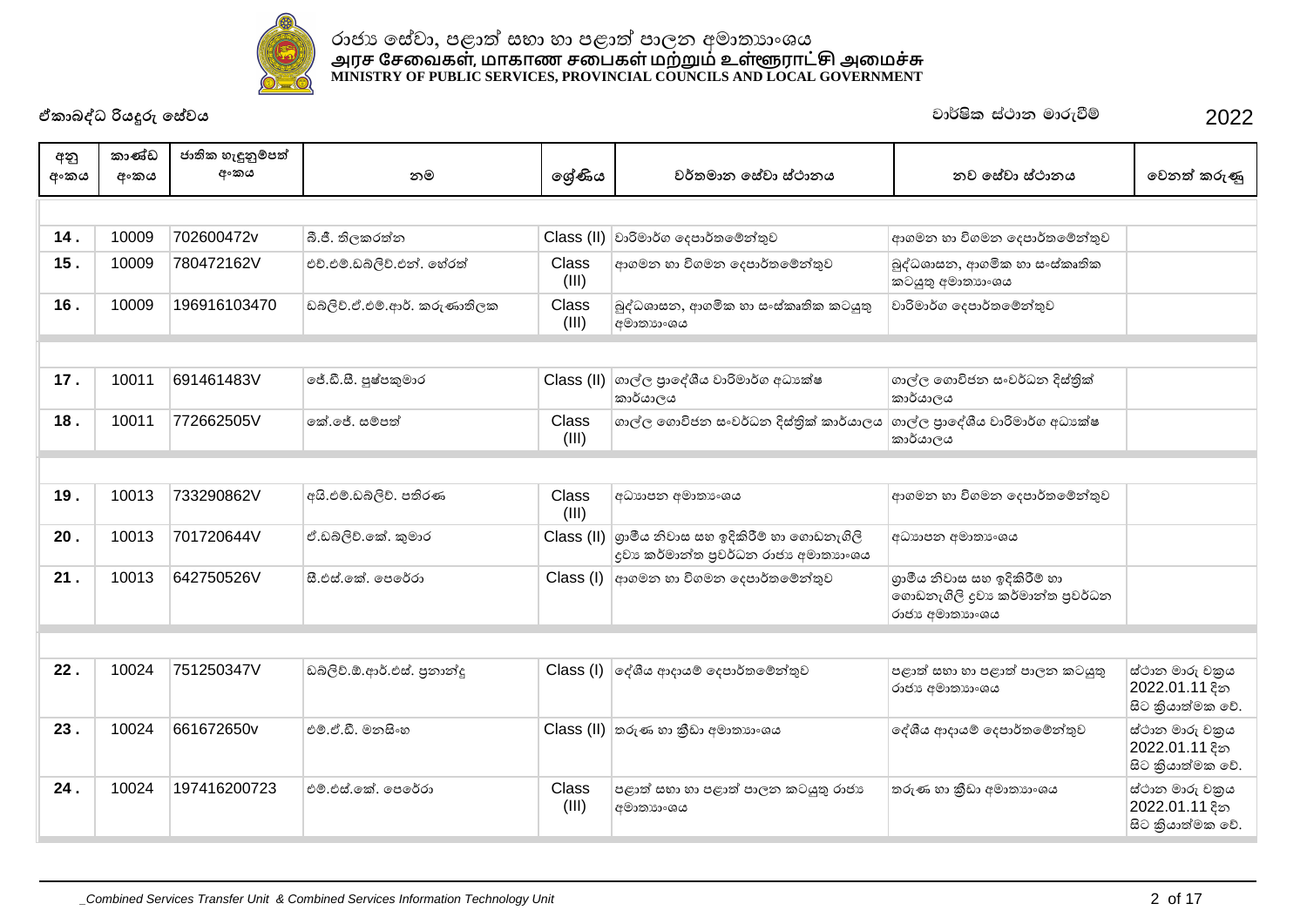

| අනු  | කාණ්ඩ | ජාතික හැඳුනුම්පත් |                               |                |                                                                                |                                                |             |
|------|-------|-------------------|-------------------------------|----------------|--------------------------------------------------------------------------------|------------------------------------------------|-------------|
| අංකය | අංකය  | අංකය              | නම                            | ලශ්ණිය         | වර්තමාන සේවා ස්ථානය                                                            | නව සේවා ස්ථානය                                 | වෙනත් කරුණු |
|      |       |                   |                               |                |                                                                                |                                                |             |
| 25.  | 10025 | 196235900224      | එන්. තේවපාලන්                 |                | Class (II)  ජේදුරු තුඩුව පුාදේශීය ලේකම් කාර්යාලය                               | තෙලිප්පලායි පුාදේශීය ලේකම්<br>කාර්යාලය         |             |
| 26.  | 10025 | 790774280V        | ටී. නරේන්දන්                  |                | Class (II) තෙලිප්පලායි පාදේශීය ලේකම් කාර්යාලය                                  | ජේදුරු තුඩුව පුාදේශීය ලේකම්<br>කාර්යාලය        |             |
|      |       |                   |                               |                |                                                                                |                                                |             |
| 27.  | 10026 | 700380998V        | ජේ.එම්. අබේවර්ධන              |                | $\textsf{Class}\left(\textsf{II}\right)$ මාපාකඩවැව වාරිමාර්ග ඉංජිනේරු කාර්යාලය | මිනිසේ පුාදේශීය ලේකම් කාර්යාලය                 |             |
| 28.  | 10026 | 890702600V        | එෆ්.එච්.එස්.එම්. හෙට්ටිආරච්චි | Class<br>(III) | මිනිසේ පාදේශීය ලේකම් කාර්යාලය                                                  | මාපාකඩවැව වාරිමාර්ග ඉංජිනේරු<br>කාර්යාලය       |             |
|      |       |                   |                               |                |                                                                                |                                                |             |
| 29.  | 10027 | 722561996V        | එම්.ජී.එස්. කිුෂාන්ත          |                | Class (II) උඩුනුවර පුාදේශීය ලේකම් කාර්යාලය                                     | පේරාදෙණිය ජාතික උද්භිද උදාහත<br>දෙපාර්තමේන්තුව |             |
| 30.  | 10027 | 732932259V        | එන්.ජී.එච්.එස්. ජයසිංහ        | Class<br>(III) | පේරාදෙණිය ජාතික උද්භිද උදාහන<br>දෙපාර්තමේන්තුව                                 | උඩුනුවර පාදේශීය ලේකම් කාර්යාලය                 |             |
|      |       |                   |                               |                |                                                                                |                                                |             |
| 31.  | 10036 | 750701582v        | කේ.ඒ.එස්.ආර්. ලක්සිරි         |                | Class (II) වැවිලි අමාතාහංශය                                                    | අධාහපන අමාතා ංශය                               |             |
| 32.  | 10036 | 743550498V        | එස් කේ. ගමගේ                  | Class<br>(III) | අධාහපන අමාතා ංශය                                                               | වැවිලි අමාතාහංශය                               |             |
|      |       |                   |                               |                |                                                                                |                                                |             |
| 33.  | 10039 | 682381175v        | ඩි.ඒ.ජේ. අබේනායක              |                | $Class$ (II) අනුරාධපුර වාරිමාර්ග ඉංජිනේරු කාර්යාලය                             | අනුරාධපුර දිසා වන නිලධාරී<br>කාර්යාලය          |             |
| 34.  | 10039 | 651530873V        | පී.පී.ජී.බී. උලුක්කුලම        | Class<br>(III) | අනුරාධපුර දිසා වන නිලධාරී කාර්යාලය                                             | අනුරාධපුර වාරිමාර්ග ඉංජිනේරු<br>කාර්යාලය       |             |
|      |       |                   |                               |                |                                                                                |                                                |             |
| 35.  | 10041 | 196912203191      | අයි.පී.ජේ. කුමාර              | Class<br>(III) | පරිසර අමාතාහංශය                                                                | මුදල් අමාතාගංශය                                |             |
| 36.  | 10041 | 812170694V        | ටී.පී.ජේ. කුමාර               | Class<br>(III) | නීතිපති දෙපාර්තමේන්තුව                                                         | විගණකාධිපති දෙපාර්තමේන්තුව                     |             |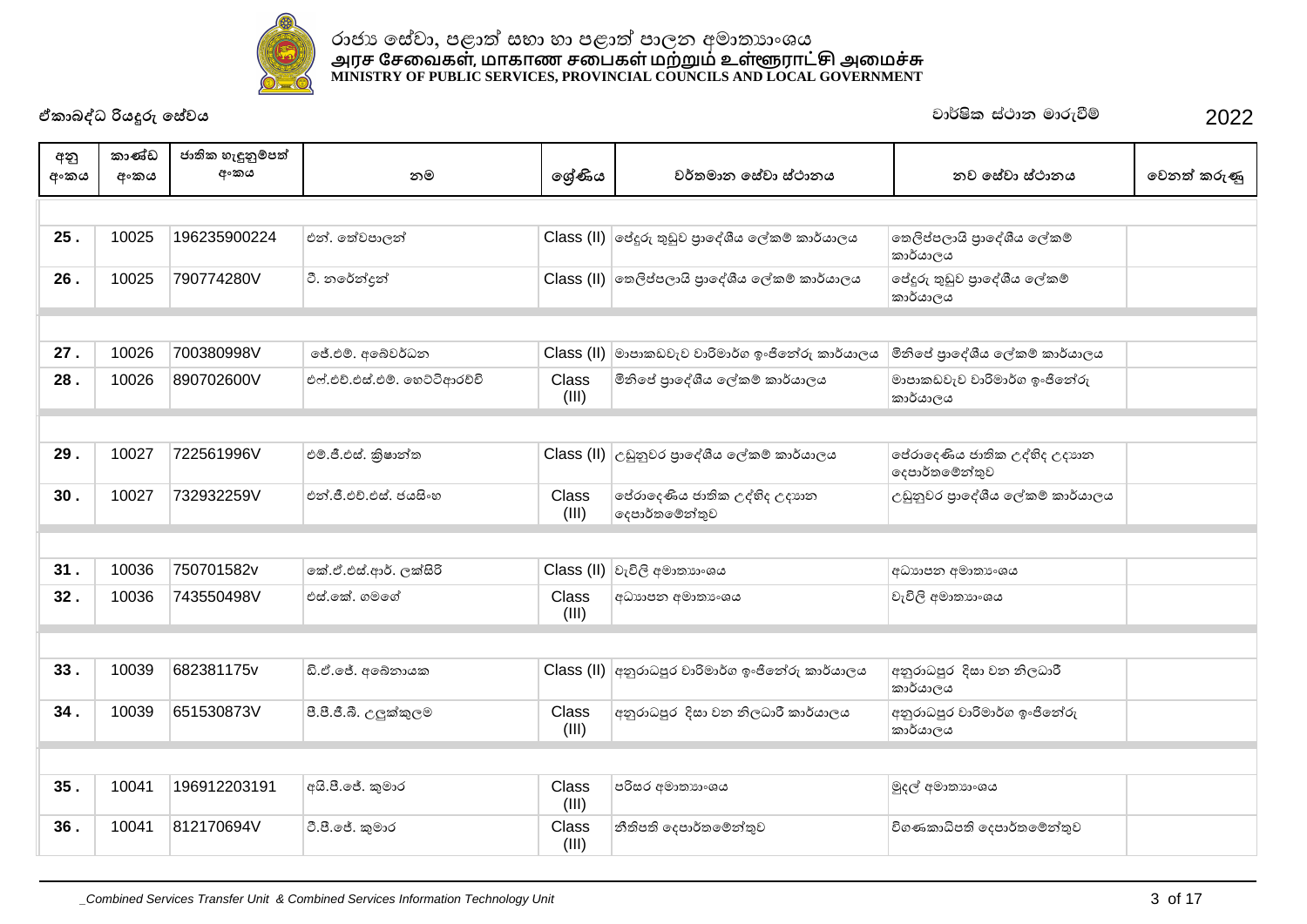

| අනු<br>අංකය | කාණ්ඩ<br>අංකය | ජාතික හැඳුනුම්පත්<br>අංකය | නම                       | ලශ්ණිය                | වර්තමාන සේවා ස්ථානය                                                | නව සේවා ස්ථානය                                    | වෙනත් කරුණු                                           |
|-------------|---------------|---------------------------|--------------------------|-----------------------|--------------------------------------------------------------------|---------------------------------------------------|-------------------------------------------------------|
| 37.         | 10041         | 820650034v                | ඩබ්ලිව්.ජී.ආර්. විජේසිරි | Class<br>(III)        | විගණකාධිපති දෙපාර්තමේන්තුව                                         | පරිසර අමාතාහංශය                                   |                                                       |
| 38.         | 10041         | 650141253V                | ඒ. රංජිත්                |                       | Class (II) යු ලංකා රේගු දෙපාර්තමේන්තුව                             | නීතිපති දෙපාර්තමේන්තුව                            |                                                       |
|             |               |                           |                          |                       |                                                                    |                                                   |                                                       |
| 39.         | 10218         | 783551284V                | එස්.පී.ශූ.එම්. සෙනරත්    | Class (II)            | අභාන්තර ආරක්ෂක හා ආපදා කළමනාකරණ  මුදල් අමාතාාංශය<br>රාජා අමාතාහංශය |                                                   |                                                       |
| 40.         | 10218         | 650391527V                | එස්.ඒ.ශූ. ගුණරත්න        | Class<br>(III)        | ශී ලංකා රේගු දෙපාර්තමේන්තුව                                        | අභාන්තර ආරක්ෂක හා ආපදා<br>කළමනාකරණ රාජා අමාතාහංශය |                                                       |
|             |               |                           |                          |                       |                                                                    |                                                   |                                                       |
| 41.         | 10219         | 692341546v                | ඒ.එච්.එස්. සමන්          |                       | Class (II) මිල්ලනිය පුාදේශීය ලේකම් කාර්යාලය                        | මුදල් අමාතාගංශය                                   | ස්ථාන මාරු චකුය<br>2022.04.02 දින<br>සිට කියාත්මක වේ. |
| 42.         | 10219         | 741740621V                | එම්.එන්.එල්. ජේමතිලක     | <b>Class</b><br>(III) | ශී ලංකා රේගු දෙපාර්තමේන්තුව                                        | මිල්ලනිය පුාදේශීය ලේකම් කාර්යාලය                  | ස්ථාන මාරු චකුය<br>2022.04.02 දින<br>සිට කියාත්මක වේ. |
|             |               |                           |                          |                       |                                                                    |                                                   |                                                       |
| 43.         | 10221         | 731771634V                | එච්.පී.ආර්. අබේකෝන්      | Class<br>(III)        | දෙළුව පුදේශිය මිනින්දෝරු කාර්යාලය                                  | මුදල් අමාතාගංශය                                   | ස්ථාන මාරු චකුය<br>2022.05.14 දින<br>සිට කියාත්මක වේ. |
| 44.         | 10221         | 672460727V                | ඊ.පී.ඩී.පී. දසනායක       | Class<br>(III)        | ශී ලංකා රේගු දෙපාර්තමේන්තුව                                        | දෙළුව පුදේශිය මිනින්දෝරු කාර්යාලය                 | ස්ථාන මාරු චකුය<br>2022.05.14 දින<br>සිට කියාත්මක වේ. |
|             |               |                           |                          |                       |                                                                    |                                                   |                                                       |
| 45.         | 10224         | 772580118V                | පී.ඩී.එස්. කුමාර         |                       | Class (II) විගණකාධිපති ඉදපාර්තමේන්තුව                              | මුදල් අමාතාගංශය                                   | ස්ථාන මාරු චකුය<br>2022.01.01 දින<br>සිට කියාත්මක වේ. |
| 46.         | 10224         | 813510588V                | එච්.කේ.ජේ.එම්. රණසිංහ    | Class<br>(III)        | නීතිපති දෙපාර්තමේන්තුව                                             | විගණකාධිපති දෙපාර්තමේන්තුව                        | ස්ථාන මාරු චකුය<br>2022.01.01 දින<br>සිට කියාත්මක වේ. |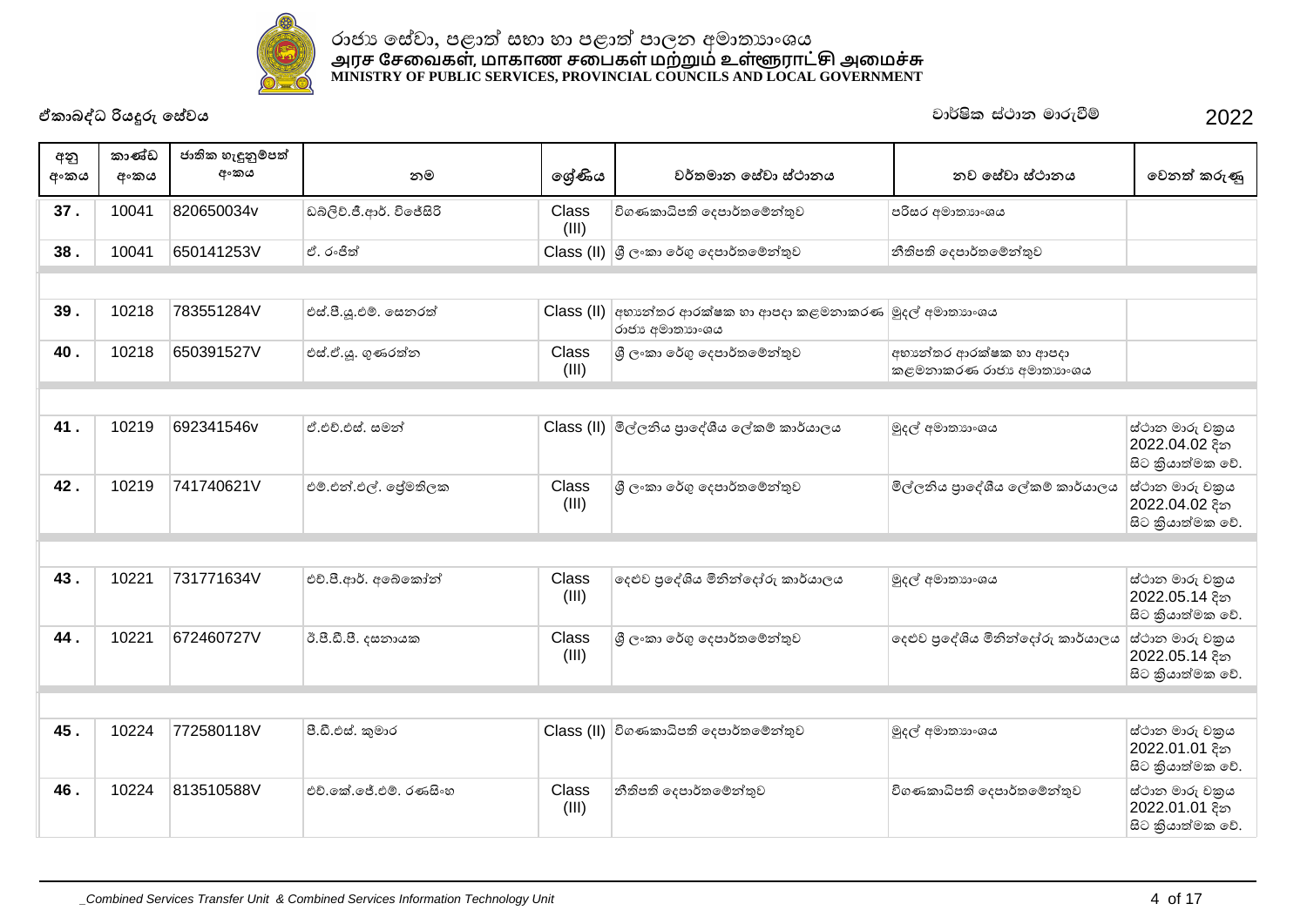

|             | ඒකාබද්ධ රියදූරු සේවය |                           |                        |                |                                                                                                                 | වාර්ෂික ස්ථාන මාරුවීම්            | 2022                                                  |
|-------------|----------------------|---------------------------|------------------------|----------------|-----------------------------------------------------------------------------------------------------------------|-----------------------------------|-------------------------------------------------------|
| අනු<br>අංකය | කාණ්ඩ<br>අංකය        | ජාතික හැඳුනුම්පත්<br>අංකය | නම                     | ලශ්ණිය         | වර්තමාන සේවා ස්ථානය                                                                                             | නව සේවා ස්ථානය                    | වෙනත් කරුණු                                           |
| 47.         | 10224                | 771391842V                | සී.එල්. බුලත්සිංහලගේ   | Class<br>(III) | ශුී ලංකා රේගු දෙපාර්තමේන්තුව                                                                                    | නීතිපති දෙපාර්තමේන්තුව            | ස්ථාන මාරු චකුය<br>2022.01.01 දින<br>සිට කියාත්මක වේ. |
|             |                      |                           |                        |                |                                                                                                                 |                                   |                                                       |
| 48.         | 10227                | 781330426V                | එස්.ඒ.එස්. සේනානායක    |                | Class (II) පරිසර අමාතාහංශය                                                                                      | මුදල් අමාතාගංශය                   | ස්ථාන මාරු චකුය<br>2022.02.27 දින<br>සිට කියාත්මක වේ. |
| 49.         | 10227                | 670180484V                | එම්.ටී.වී. චන්දුකීර්ති | Class<br>(III) | ශී ලංකා රේගු දෙපාර්තමේන්තුව                                                                                     | පරිසර අමාතාහංශය                   | ස්ථාන මාරු චකුය<br>2022.02.27 දින<br>සිට කියාත්මක වේ. |
|             |                      |                           |                        |                |                                                                                                                 |                                   |                                                       |
| 50.         | 10248                | 732100652V                | ඒ.කේ.සී. සංජීවන්       | Class<br>(III) | රෙජිස්ටුාර් ජනරාල් දෙපාර්තමේන්තුව                                                                               | ගම්පහ පුාදේශීය ලේකම් කාර්යාලය     | ස්ථාන මාරු චකුය<br>2022.05.17 දින<br>සිට කියාත්මක වේ. |
| 51.         | 10248                | 672420288V                | ්ජේ.ටී.සී.කේ. ජයලත්    |                | Class (II) ගම්පහ පුාදේශීය ලේකම් කාර්යාලය                                                                        | දේශීය ආදායම් දෙපාර්තමේන්තුව       | ස්ථාන මාරු චකුය<br>2022.05.17 දින<br>සිට කියාත්මක වේ. |
| 52.         | 10248                | 642901273V                | ඩී.ඒ. අරුණශාන්ත        |                | $\text{Class (II)}$ ලද්ශීය ආදායම් දෙපාර්තමේන්තුව                                                                | රෙජිස්ටුාර් ජනරාල් දෙපාර්තමේන්තුව | ස්ථාන මාරු චකුය<br>2022.05.17 දින<br>සිට කියාත්මක වේ. |
|             |                      |                           |                        |                |                                                                                                                 |                                   |                                                       |
| 53.         | 10249                | 752122245v                | ඩී. දිසානායක           |                | $\textsf{Class}\left(\textsf{II}\right)\mid \mathcal{D}\left(\textsf{d} \right)$ පාලේශීය මිනින්දෝරු<br>කාර්යාලය | මුදල් අමාතාහංශය                   | ස්ථාන මාරු චකුය<br>2022.01.01 දින<br>සිට කියාත්මක වේ. |
| 54.         | 10249                | 700014398V                | පී.පී. අමරතාත්         | Class          | ශී ලංකා රේගු දෙපාර්තමේන්තුව                                                                                     | කැස්බෑව (II) පාලේශීය මිනින්දෝරු   | ස්ථාන මාරු චකුය                                       |

| 55. | 10252 | 648090030V | පී.වී.ටී.එස්. කුමාර | Class<br>(III) | ්පුද්ගලයන් ලියාපදිංචි කිරීමේ<br>දෙපාර්තමේන්තුව | ලද්ශීය ආදායම් දෙපාර්තමේන්තුව |  |
|-----|-------|------------|---------------------|----------------|------------------------------------------------|------------------------------|--|

ɼˢʭˁ˫˳əě˳˖˚˫ə˔˳ȼǦƱˣ ˁˬ˦˪˜˭ˣ(II) ȝ˫˳NJɵˠȽǧǦ˳˖ʤɞ

 $|$ කාර්යාලය

(III)

ේස්ථාන මාරු චකුය  $2022.01.01$  දින ේසිට කියාත්මක වේ.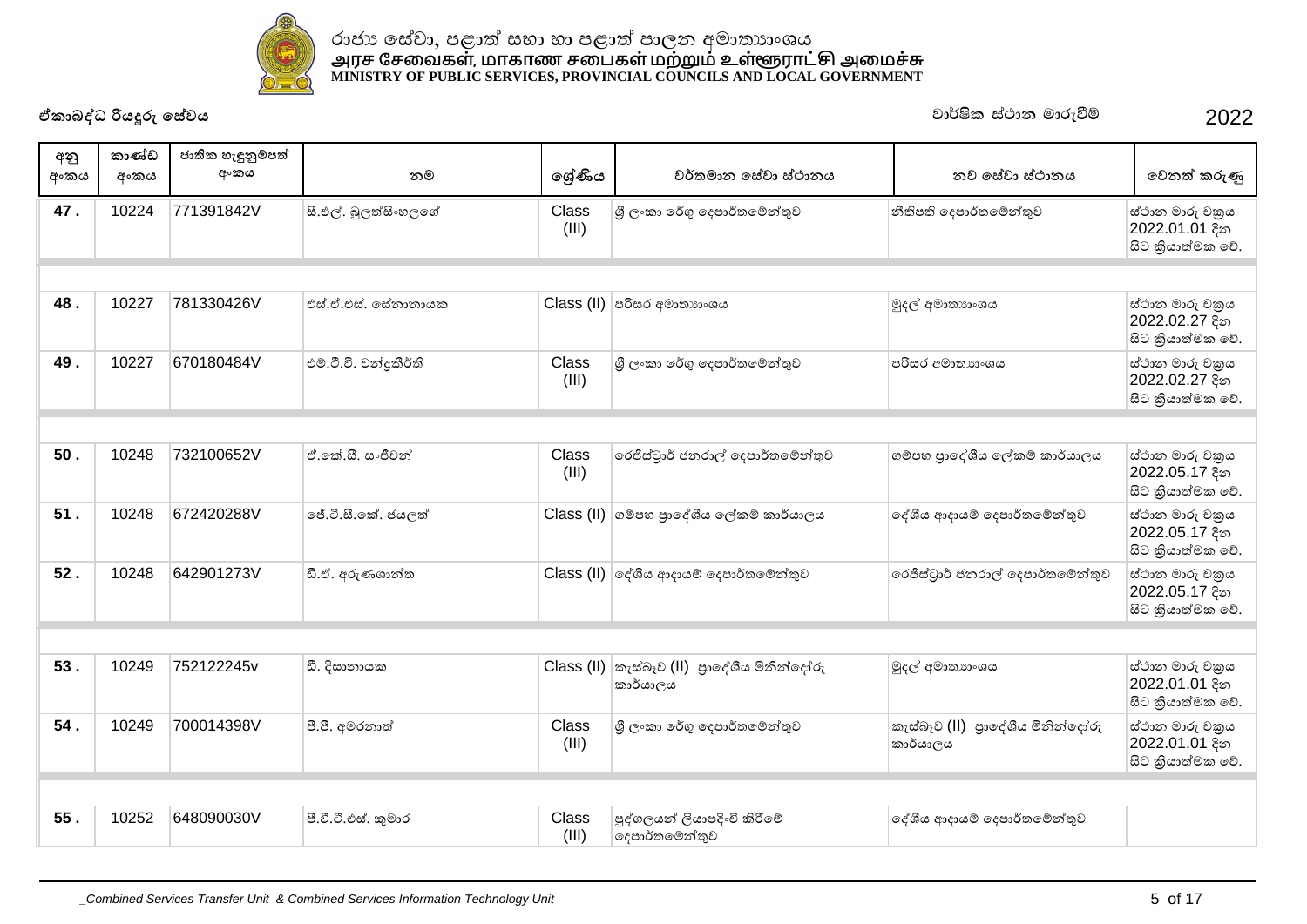

| අනු<br>අංකය | කාණ්ඩ<br>අංකය | ජාතික හැඳුනුම්පත්<br>අංකය | නම                       | ලශ්ණිය         | වර්තමාන සේවා ස්ථානය                                                                                                    | නව සේවා ස්ථානය                                                                                                         | වෙනත් කරුණු                                           |
|-------------|---------------|---------------------------|--------------------------|----------------|------------------------------------------------------------------------------------------------------------------------|------------------------------------------------------------------------------------------------------------------------|-------------------------------------------------------|
| 56.         | 10252         | 640720808V                | ඩී.ආර්.ශූ.ආර්. ජයලත්     | Class (I)      | දේශීය ආදායම් දෙපාර්තමේන්තුව                                                                                            | ඉඩම් අමාතාහංශය                                                                                                         |                                                       |
| 57.         | 10252         | 791094208V                | ජී.කේ.එස්. කුමාර         | Class<br>(III) | ඉඩම් අමාතාහංශය                                                                                                         | පුද්ගලයන් ලියාපදිංචි කිරීමේ<br>දෙපාර්තමේන්තුව                                                                          |                                                       |
|             |               |                           |                          |                |                                                                                                                        |                                                                                                                        |                                                       |
| 58.         | 10255         | 197331210013              | කේ.සී.එන්. කුමාර         | Class<br>(III) | සිවිල් ආරක්ෂක දෙපාර්තමේන්තුව                                                                                           | මුදල් අමාතාහංශය                                                                                                        | ස්ථාන මාරු චකුය<br>2022.02.26 දින<br>සිට කියාත්මක වේ. |
| 59.         | 10255         | 693220106V                | පී.ඩී.එස්. ලක්ෂ්මන්      | Class<br>(III) | ශී ලංකා රේගු දෙපාර්තමේන්තුව                                                                                            | සිවිල් ආරක්ෂක දෙපාර්තමේන්තුව                                                                                           | ස්ථාන මාරු චකුය<br>2022.02.26 දින<br>සිට කියාත්මක වේ. |
|             |               |                           |                          |                |                                                                                                                        |                                                                                                                        |                                                       |
| 60.         | 10256         | 802583575V                | ඩබ්ලිව්.කේ. අතපත්තු      |                | Class (II) ඉඩම් අමාතාහංශය                                                                                              | දේශීය ආදායම් දෙපාර්තමේන්තුව                                                                                            | ස්ථාන මාරු චකුය<br>2022.03.16 දින<br>සිට කියාත්මක වේ. |
| 61.         | 10256         | 681160108V                | ්ජේ.එල්.එස්.කේ. ජයසූත්දර |                | Class (I) ලද්ශීය ආදායම් දෙපාර්තමේන්තුව                                                                                 | ඉඩම් අමාතාහංශය                                                                                                         | ස්ථාන මාරු චකුය<br>2022.03.16 දින<br>සිට කියාත්මක වේ. |
|             |               |                           |                          |                |                                                                                                                        |                                                                                                                        |                                                       |
| 62.         | 10257         | 197306600723              | ජී.එම්.එස්. හර්ෂපිය      |                | $\text{Class (II)}$ වරාය හා නාවික අමාතාහංශය                                                                            | අධාහපන අමාතාංශය                                                                                                        |                                                       |
| 63.         | 10257         | 661830727V                | එස්.පී.එම්. පද්මසිරි     |                | Class (II) අධාහාපන අමාතාංශය                                                                                            | වරාය හා නාවික අමාතාහංශය                                                                                                |                                                       |
|             |               |                           |                          |                |                                                                                                                        |                                                                                                                        |                                                       |
| 64.         | 10258         | 811592820v                | කේ.එස්.යූ. පෙරේරා        | Class (II)     | සමෘද්ධි ගෘහ ආර්ථික, ක්ෂුදු මූලා, ස්වයං<br>රැකියා, වාහපාර සංවර්ධන හා ඌණ<br>උපයෝජන රාජා සම්පත් සංවර්ධන රාජා<br>අමාතාහංශය | මුදල් අමාතාගංශය                                                                                                        | ස්ථාන මාරු චකුය<br>2022.02.27 දින<br>සිට කියාත්මක වේ. |
| 65.         | 10258         | 762563118V                | කේ.ඩී. තුසිත             | Class<br>(III) | ශී ලංකා රේගු දෙපාර්තමේන්තුව                                                                                            | සමෘද්ධි ගෘහ ආර්ථික, ක්ෂුදු මූලා,<br>ස්වයං රැකියා, වාහපාර සංවර්ධන හා<br>ඌණ උපයෝජන රාජා සම්පත්<br>සංවර්ධන රාජා අමාතාහංශය | ස්ථාන මාරු චකුය<br>2022.02.27 දින<br>සිට කියාත්මක වේ. |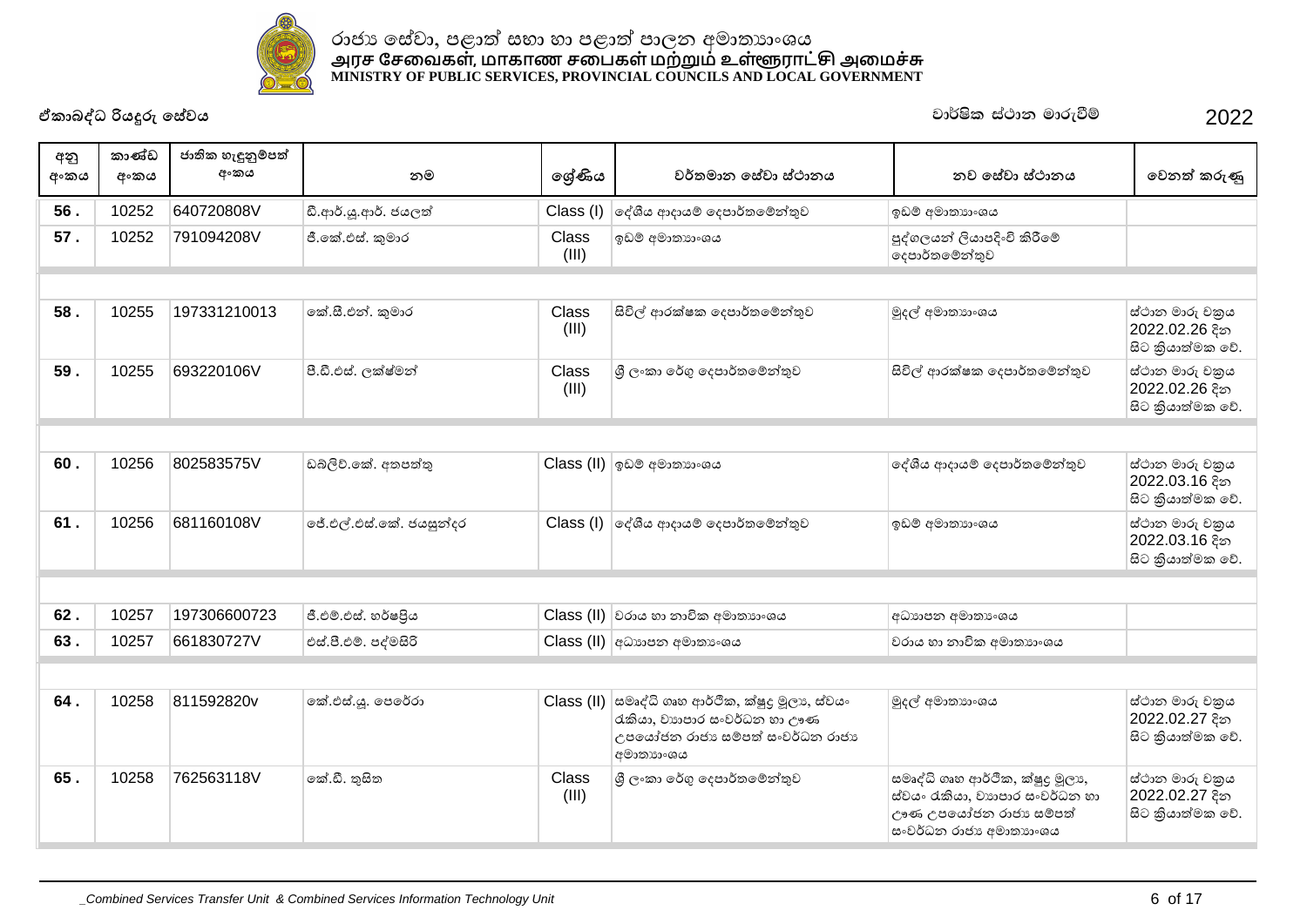

| අනු  | කාණ්ඩ | ජාතික හැඳුනුම්පත් |                               |                |                                                                    |                                                                   |                                                        |  |  |  |  |
|------|-------|-------------------|-------------------------------|----------------|--------------------------------------------------------------------|-------------------------------------------------------------------|--------------------------------------------------------|--|--|--|--|
| අංකය | අංකය  | අංකය              | නම                            | ලශ්ණිය         | වර්තමාන සේවා ස්ථානය                                                | නව සේවා ස්ථානය                                                    | වෙනත් කරුණු                                            |  |  |  |  |
|      |       |                   |                               |                |                                                                    |                                                                   |                                                        |  |  |  |  |
| 66.  | 10259 | 770982804V        | එන්.එස්.ඒ.එස්.එස්. සෙනෙවිරත්න | Class (II)     | ්සූර්ය බල, සුලං හා ජල විදුලි ජනන වාහපෘති<br>සංවර්ධන රාජා අමාතාහංශය | මුදල් අමාතාගංශය                                                   | ස්ථාන මාරු චකුය<br>2022.04.23 දින<br>සිට කියාත්මක වේ.  |  |  |  |  |
| 67.  | 10259 | 673101682V        | බී.එස්.එස්. ලප්මකුමාර         | Class<br>(III) | ශී ලංකා රේගු දෙපාර්තමේන්තුව                                        | සූර්ය බල, සුලං හා ජල විදුලි ජනන<br>වාහපෘති සංවර්ධන රාජා අමාතාහංශය | ස්ථාන මාරු චකුය<br>2022.04.23 දින<br>සිට කුියාත්මක වේ. |  |  |  |  |
|      |       |                   |                               |                |                                                                    |                                                                   |                                                        |  |  |  |  |
| 68.  | 10262 | 660581111V        | ඩබලිව්.ඩී.ජේ.වී. පෙරේරා       | Class<br>(III) | ශී ලංකා රේගු දෙපාර්තමේන්තුව                                        | නීතිපති දෙපාර්තමේන්තුව                                            | ස්ථාන මාරු චකුය<br>2022.04.23 දින<br>සිට කියාත්මක වේ.  |  |  |  |  |
| 69.  | 10262 | 670973417V        | බී.ඩී. පෙරේරා                 |                | Class (II) නීතිපති දෙපාර්තමේන්තුව                                  | බෞද්ධ කටයුතු දෙපාර්තමේන්තුව                                       | ස්ථාන මාරු චකුය<br>2022.04.23 දින<br>සිට කියාත්මක වේ.  |  |  |  |  |
| 70.  | 10262 | 742350479v        | කේ.ඒ.පී. පියදර්ශන             |                | Class (II) බෞද්ධ කටයුතු දෙපාර්තමේන්තුව                             | මුදල් අමාතාහංශය                                                   | ස්ථාන මාරු චකුය<br>2022.04.23 දින<br>සිට කියාත්මක වේ.  |  |  |  |  |
|      |       |                   |                               |                |                                                                    |                                                                   |                                                        |  |  |  |  |
| 71.  | 10263 | 810324210V        | යු.එස්.කේ. උඩුමුල්ලගේ         |                | Class (II) කම්කරු අමාතාහංශය                                        | මුදල් අමාතාගංශය                                                   | ස්ථාන මාරු චකුය<br>2022.05.31 දින<br>සිට කියාත්මක වේ.  |  |  |  |  |
| 72.  | 10263 | 762032805V        | ඩී.එම්.ඩී.එස්, නිශාන්ත        | Class<br>(III) | ශී ලංකා රේගු දෙපාර්තමේන්තුව                                        | කම්කරු අමාතාහංශය                                                  | ස්ථාන මාරු චකුය<br>2022.05.31 දින<br>සිට කියාත්මක වේ.  |  |  |  |  |
|      |       |                   |                               |                |                                                                    |                                                                   |                                                        |  |  |  |  |
| 73.  | 10264 | 743200888V        | කේ.කේ.සී.පී.එස්. කුමාර        |                | Class (II) කාලගුණ විදාහ දෙපාර්තමේන්තුව                             | මුදල් අමාතාගංශය                                                   | ස්ථාන මාරු චකුය<br>2022.06.04 දින<br>සිට කියාත්මක වේ.  |  |  |  |  |
| 74.  | 10264 | 712980907V        | බී.එච්.බී. පිරිස්             | Class<br>(III) | ශී ලංකා රේගු දෙපාර්තමේන්තුව                                        | කාලගුණ විදාහ දෙපාර්තමේන්තුව                                       | ස්ථාන මාරු චකුය<br>2022.06.04 දින<br>සිට කියාත්මක වේ.  |  |  |  |  |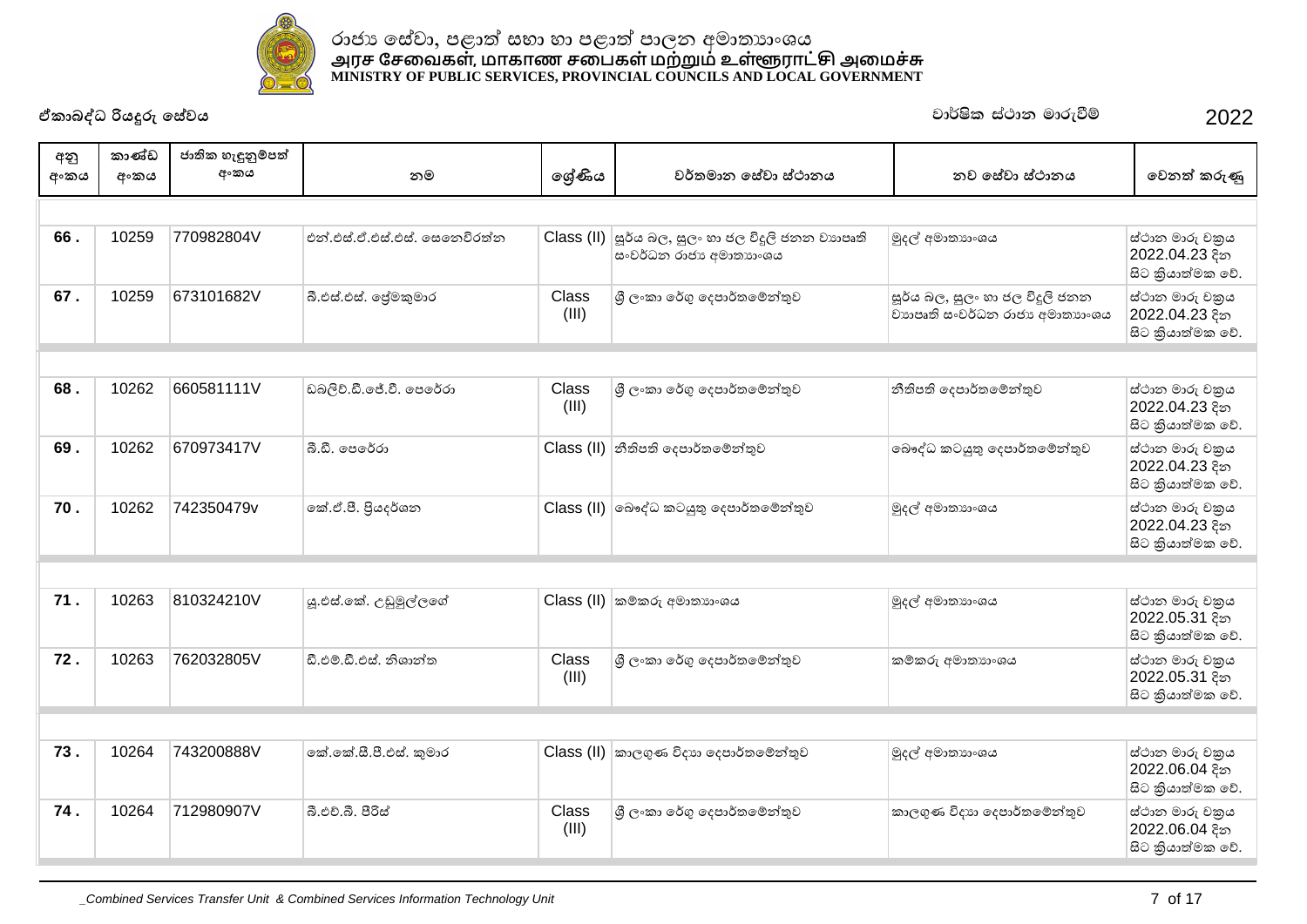

| අනු<br>අංකය | කාණ්ඩ<br>අංකය | ජාතික හැඳුනුම්පත්<br>අංකය | නම                            | ලේණිය          | වර්තමාන සේවා ස්ථානය                           | නව සේවා ස්ථානය                                  | වෙනත් කරුණු                                            |
|-------------|---------------|---------------------------|-------------------------------|----------------|-----------------------------------------------|-------------------------------------------------|--------------------------------------------------------|
|             |               |                           |                               |                |                                               |                                                 |                                                        |
| 75.         | 10266         | 750640346V                | ඒ.ඒ. වීරසිංහ                  |                | Class (II) ඉංගිරිය පුාදේශීය ලේකම් කාර්යාලය    | මුදල් අමාතාහංශය                                 | ස්ථාන මාරු චකුය<br>2022.06.04 දින<br>සිට කියාත්මක වේ.  |
| 76.         | 10266         | 650101685V                | ජේ. ලේමදාස                    |                | Class (II) නීති කොමිෂන් සහා දෙපාර්තමේන්තුව    | ඉංගිරිය පුාදේශීය ලේකම් කාර්යාලය                 | ස්ථාන මාරු චකුය<br>2022.06.04 දින<br>සිට කුියාත්මක වේ. |
| 77.         | 10266         | 692361954V                | එන්.ඒ.එස්. මුතුකුමාර          | Class<br>(III) | ශී ලංකා රේගු දෙපාර්තමේන්තුව                   | නීති කොමිෂන් සහා දෙපාර්තමේන්තුව                 | ස්ථාන මාරු චකුය<br>2022.06.04 දින<br>සිට කියාත්මක වේ.  |
|             |               |                           |                               |                |                                               |                                                 |                                                        |
| 78.         | 10267         | 772570163V                | එස්.එන්. දහනායක               | Class<br>(III) | සංචාරක අමාතාහංශය                              | මුදල් අමාතාහංශය                                 | ස්ථාන මාරු චකුය<br>2022.02.26 දින<br>සිට කියාත්මක වේ.  |
| 79.         | 10267         | 772150890V                | ඩී.එච්.බී.කේ. නිරෝෂන්         | Class<br>(III) | ශී ලංකා රේගු දෙපාර්තමේන්තුව                   | සංචාරක අමාතාහංශය                                | ස්ථාන මාරු චකුය<br>2022.02.26 දින<br>සිට කියාත්මක වේ.  |
|             |               |                           |                               |                |                                               |                                                 |                                                        |
| 80.         | 10269         | 753071636V                | ඩබ්ලිව්.ඒ.එස්.අයි. ගුණරත්ත    |                | Class (I) අධාහාපන අමාතාංශය                    | අධිකරණ අමාතාහංශය                                |                                                        |
| 81.         | 10269         | 710093296V                | ඩී.එල්.ඩබ්ලිව්.එස්. ස්වර්ණසේත |                | $\text{Class (II)}$ අධිකරණ අමාතාහංශය          | අධාහපන අමාතා ෙශය                                |                                                        |
|             |               |                           |                               |                |                                               |                                                 |                                                        |
| 82.         | 10271         | 793492898V                | එස්.පී. රණසිංහ                | Class<br>(III) | ආරක්ෂක අමාතාහංශය                              | පුද්ගලයන් ලියාපදිංචි කිරීමේ<br>දෙපාර්තමේන්තුව   |                                                        |
| 83.         | 10271         | 681320130V                | ඩබ්ලිව්.කේ.එස්. කුමාර         | Class (I)      | පුද්ගලයන් ලියාපදිංචි කිරීමේ<br>දෙපාර්තමේන්තුව | ආරක්ෂක අමාතාහංශය                                |                                                        |
|             |               |                           |                               |                |                                               |                                                 |                                                        |
| 84.         | 10272         | 196722300101              | වී. සිරිපාල                   | Class<br>(III) | මොනරාගල පාදේශීය වාරිමාර්ග අධාාක්ෂ<br>කාර්යාලය | මොණරාගල දිසා වන නිලධාරී<br>කාර්යාලය             |                                                        |
| 85.         | 10272         | 801532705v                | එච්.එම්.එන්. ශූී සම්පත්       | Class<br>(III) | මොණරාගල දිසා වන නිලධාරී කාර්යාලය              | මොනරාගල පුාදේශීය වාරිමාර්ග<br>ඉංජිනේරු කාර්යාලය |                                                        |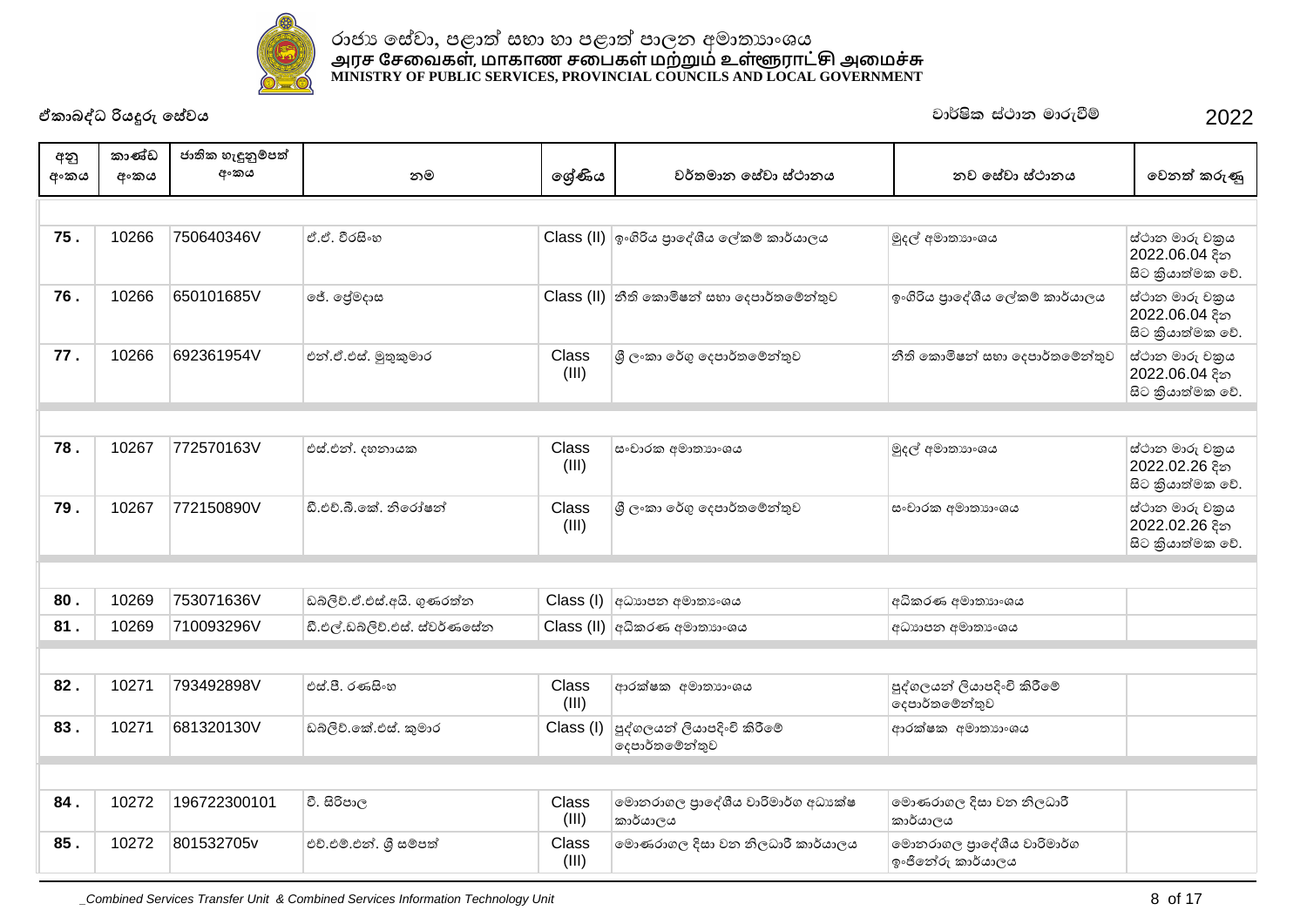

|             | වාර්ෂික ස්ථාන මාරුවීම්<br>ඒකාබද්ධ රියදූරු සේවය |                           |                       |                |                                                |                                                |                                                       |  |
|-------------|------------------------------------------------|---------------------------|-----------------------|----------------|------------------------------------------------|------------------------------------------------|-------------------------------------------------------|--|
| අනු<br>අංකය | කාණ්ඩ<br>අංකය                                  | ජාතික හැඳුනුම්පත්<br>අංකය | නම                    | ලේණිය          | වර්තමාන සේවා ස්ථානය                            | නව සේවා ස්ථානය                                 | වෙනත් කරුණු                                           |  |
|             |                                                |                           |                       |                |                                                |                                                |                                                       |  |
| 86.         | 10273                                          | 660262733V                | පී.එච්.පී.ජේ. වීරරත්න |                | Class (I) ලද්ශීය ආදායම් දෙපාර්තමේන්තුව         | ජාතික ඵලදායිතා ලේකම් කාර්යාලය                  | ස්ථාන මාරු චකුය<br>2022.06.06 දින<br>සිට කියාත්මක වේ. |  |
| 87.         | 10273                                          | 691920968V                | ජේ.කේ.එම්. පද්මසිරි   | Class<br>(III) | ජාතික ඵලදායිතා ලේකම් කාර්යාලය                  | දේශීය ආදායම් දෙපාර්තමේන්තුව                    | ස්ථාන මාරු චකුය<br>2022.06.06 දින<br>සිට කියාත්මක වේ. |  |
|             |                                                |                           |                       |                |                                                |                                                |                                                       |  |
| 88.         | 10274                                          | 198021201652              | එම්.ජී.එස්.ඒ. කුමාර   | Class<br>(III) | විගණකාධිපති දෙපාර්තමේන්තුව                     | නීතිපති දෙපාර්තමේන්තුව                         |                                                       |  |
| 89.         | 10274                                          | 760580716V                | එම්.ඊ.ජේ. පුෂ්පකුමාර  | Class<br>(III) | නීතිපති දෙපාර්තමේන්තුව                         | විගණකාධිපති දෙපාර්තමේන්තුව                     |                                                       |  |
|             |                                                |                           |                       |                |                                                |                                                |                                                       |  |
| 90.         | 10280                                          | 803200572V                | එච්.එම්. ගමගේ         | Class<br>(III) | ජාතික භෞතික සැලසුම් දෙපාර්තමේන්තුව             | දේශීය ආදායම් දෙපාර්තමේන්තුව                    | ස්ථාන මාරු චකුය<br>2022.05.26 දින<br>සිට කියාත්මක වේ. |  |
| 91.         | 10280                                          | 710552126V                | පී.ඩී.ජී. ලේමකුමාර    |                | Class (I) ලද්ශීය ආදායම් දෙපාර්තමේන්තුව         | ශී ලංකා ජාතික බුද්ධිමය දේපල<br>කාර්යා∘ශය       | ස්ථාන මාරු චකුය<br>2022.05.26 දින<br>සිට කියාත්මක වේ. |  |
| 92.         | 10280                                          | 852850728V                | එම්.වී.එල්. මංචනායක   | Class<br>(III) | ශූී ලංකා ජාතික බුද්ධිමය දේපල කාර්යාංශය         | ජාතික භෞතික සැලසුම්<br>දෙපාර්තමේන්තුව          | ස්ථාන මාරු චකුය<br>2022.05.26 දින<br>සිට කියාත්මක වේ. |  |
|             |                                                |                           |                       |                |                                                |                                                |                                                       |  |
| 93.         | 10286                                          | 861041255V                | ජේ.කේ. චින්තක         | Class<br>(III) | කිරින්ද-පුහුල්වැල්ල පුාදේශීය ලේකම්<br>කාර්යාලය | මාතර දිසා වන නිලධාරී කාර්යාලය                  |                                                       |  |
| 94.         | 10286                                          | 880230514v                | ආර්.කේ.ශූ.ආර්. කුමාර  | Class<br>(III) | මාතර දිසා වන නිලධාරී කාර්යාලය                  | කිරින්ද-පුහුල්වැල්ල පුාදේශීය ලේකම්<br>කාර්යාලය |                                                       |  |
|             |                                                |                           |                       |                |                                                |                                                |                                                       |  |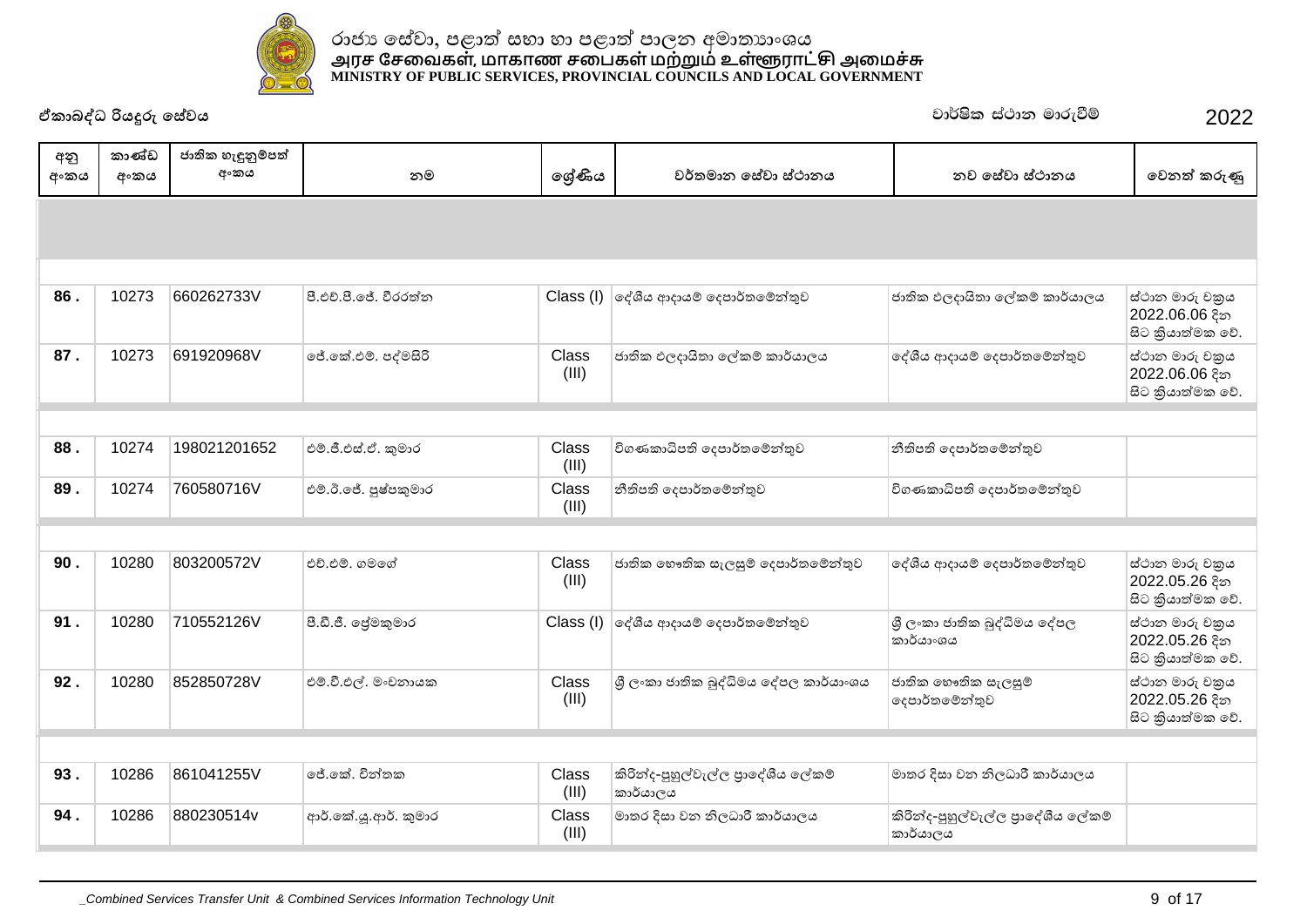

| අනු<br>අංකය | කාණ්ඩ<br>අංකය | ජාතික හැඳුනුම්පත්<br>අංකය | නම                           | ලශ්ණිය                | වර්තමාන සේවා ස්ථානය                                                                                     | නව සේවා ස්ථානය                                                                                                         | වෙනත් කරුණු |
|-------------|---------------|---------------------------|------------------------------|-----------------------|---------------------------------------------------------------------------------------------------------|------------------------------------------------------------------------------------------------------------------------|-------------|
|             |               |                           |                              |                       |                                                                                                         |                                                                                                                        |             |
| 95.         | 10289         | 783454041V                | එම්.ජේ. පුසන්න               |                       | $Class$ (II) රත්නපුර දිසා වන නිලධාරී කාර්යාලය                                                           | රත්නපුර රබර් සංවර්ධන පාදේශීය<br>කාර්යාලය                                                                               |             |
| 96.         | 10289         | 740661256V                | එච්.එම්.ජේ.එස්. දයාරත්න      | Class<br>(III)        | රත්නපුර රබර් සංවර්ධන පාදේශීය කාර්යාලය                                                                   | රත්නපුර දිසා වන නිලධාරී කාර්යාලය                                                                                       |             |
|             |               |                           |                              |                       |                                                                                                         |                                                                                                                        |             |
| 97.         | 10291         | 780620722V                | ආර්.එම්.ටී.පී.කේ. රාජපක්ෂ    | Class<br>(III)        | කුරුණෑගල සහකාර විගණකාධිපති කාර්යාලය                                                                     | කුරුණෑගල දිස්තිුක් ඉඩම් පරිහරණ<br>පුතිපත්ති සැලසුම් කාර්යාලය                                                           |             |
| 98.         | 10291         | 880021850v                | එම්.ජී.එස්.එස්. කරුණාරත්ත    | Class (II-<br>III     | කුරුණෑගල දිස්තිුක් ඉඩම් පරිහරණ පුතිපත්ති<br>සැලසුම් කාර්යාලය                                            | කුරුණෑගල සහකාර විගණකාධිපති<br>කාර්යාලය                                                                                 |             |
|             |               |                           |                              |                       |                                                                                                         |                                                                                                                        |             |
| 99.         | 10293         | 703080278V                | ජී. හෙට්ටිආරච්චි             | <b>Class</b><br>(III) | පසුගාමී ගුාමීය පුදේශ සංවර්ධන සහ ගෘහාශිත<br>සත්ත්ව පාලන හා සුළු ආර්ථික හෝග වගා<br>පුවර්ධන රාජා අමාතාහංශය | ධීවර අමාතාහංශය                                                                                                         |             |
| 100.        | 10293         | 713272272V                | එච්.එම්.පී.ඩී. ද සිල්වා      | <b>Class</b><br>(III) | ධීවර අමාතාගංශය                                                                                          | පසුගාමී ගුාමීය පුදේශ සංවර්ධන සහ<br>ගෘහාශිත සත්ත්ව පාලන හා සුළු ආර්ථික<br>භෝග වගා පුවර්ධන රාජා අමාතාහංශය                |             |
|             |               |                           |                              |                       |                                                                                                         |                                                                                                                        |             |
| 101.        | 10299         | 850230900V                | එම්.පී.එම්.සී.එස්.කේ. පෙරේරා | <b>Class</b><br>(III) | තරුණ හා කීඩා අමාතාහංශය                                                                                  | පළාත් සභා හා පළාත් පාලන කටයුතු<br>රාජා අමාතාගංශය                                                                       |             |
| 102.        | 10299         | 803262420V                | එච්.එම්.ආර්. අධිකාරි         | Class<br>(III)        | පළාත් සහා හා පළාත් පාලන කටයුතු රාජා<br>අමාතාහංශය                                                        | තරුණ හා කීඩා අමාතාගංශය                                                                                                 |             |
|             |               |                           |                              |                       |                                                                                                         |                                                                                                                        |             |
| 103.        | 10300         | 642161148V                | ඒ.එම්.ටී. බණ්ඩා              | Class (I)             | අධාහපන අමාතා ශය                                                                                         | ආගමන හා විගමන දෙපාර්තමේන්තුව                                                                                           |             |
| 104.        | 10300         | 196605200414              | එච්.කේ.ආර්. සෙනවිරත්න        | Class                 | SPECIAL ආගමන හා විගමන දෙපාර්තමේන්තුව                                                                    | සමෘද්ධි ගෘහ ආර්ථික, ක්ෂුදු මූලා,<br>ස්වයං රැකියා, වාහපාර සංවර්ධන හා<br>ඌණ උපයෝජන රාජා සම්පත්<br>සංවර්ධන රාජා අමාතාහංශය |             |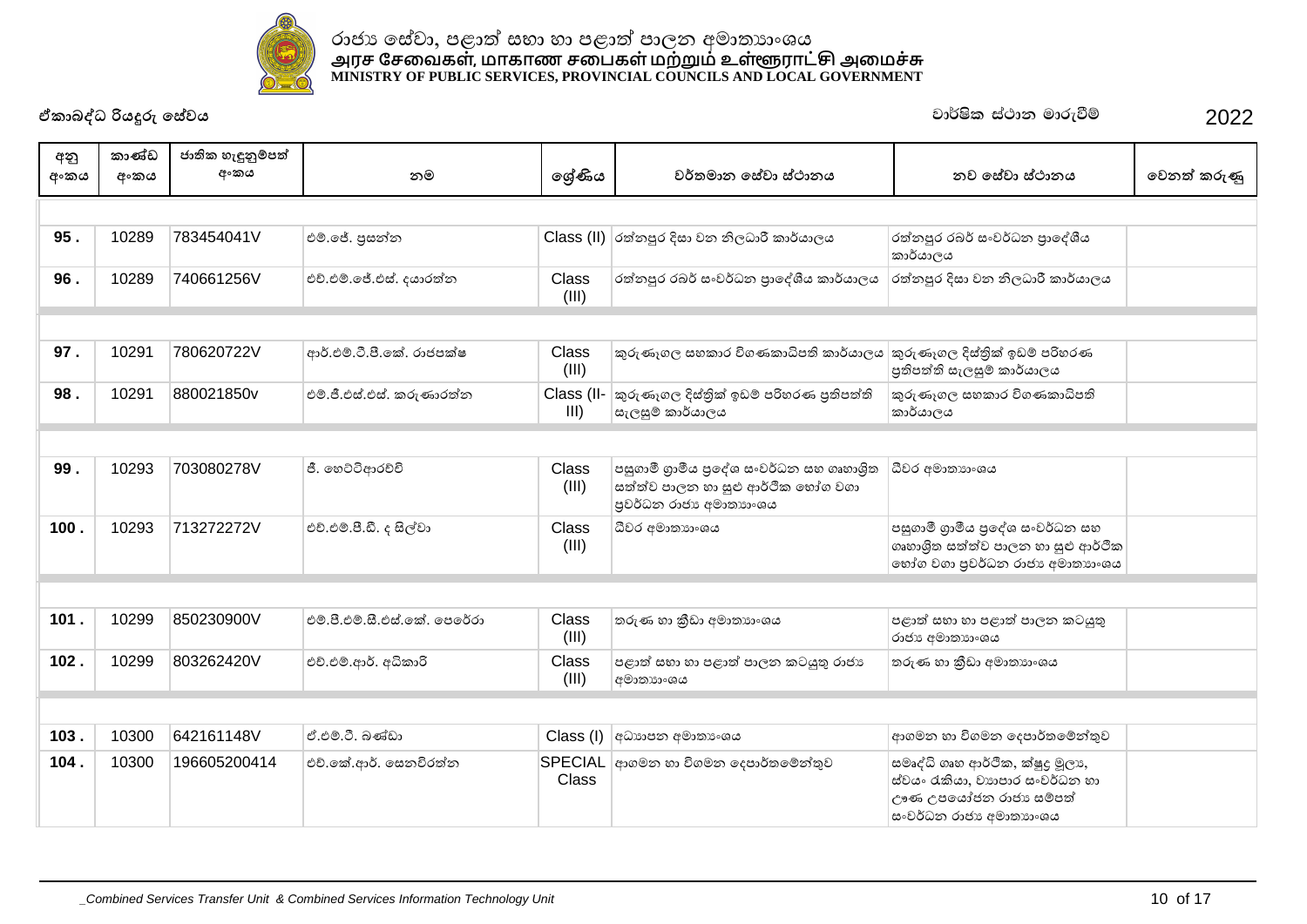

| අනු  | කාණ්ඩ | ජාතික හැඳුනුම්පත් |                         |                       |                                                                                                                                   |                                                        |             |
|------|-------|-------------------|-------------------------|-----------------------|-----------------------------------------------------------------------------------------------------------------------------------|--------------------------------------------------------|-------------|
| අංකය | අංකය  | අංකය              | නම                      | ලශ්ණිය                | වර්තමාන සේවා ස්ථානය                                                                                                               | නව සේවා ස්ථානය                                         | වෙනත් කරුණු |
| 105. | 10300 | 682642114V        | කේ.ඒ.බී. රංජිත්         |                       | Class (II) සමෘද්ධි ගෘහ ආර්ථික, ක්ෂුදු මූලා, ස්වයං<br>රැකියා, වාහපාර සංවර්ධන හා ඌණ<br>උපයෝජන රාජා සම්පත් සංවර්ධන රාජා<br>අමාතාහංශය | අධාහපන අමාතා ංශය                                       |             |
|      |       |                   |                         |                       |                                                                                                                                   |                                                        |             |
| 106. | 10333 | 741211319v        | එච්.ඩී.ජී.යූ. උදේසිරි   | Class (II)            | වන සංරක්ෂණ දෙපාර්තමේන්තුව                                                                                                         | විදේශ අමාතාහංශය                                        |             |
| 107. | 10333 | 722561058v        | එස්. ගුණරත්න            | Class<br>(III)        | විදේශ අමාතාහංශය                                                                                                                   | වෙරළ සංරක්ෂණ හා වෙරළ සම්පත්<br>කළමනාකරණ දෙපාර්තමේන්තුව |             |
| 108. | 10333 | 840133060V        | ජේ.පී. විලේගේ           | Class<br>(III)        | කාර්මික අධාහපන හා පුහුණු කිරීමේ<br>දෙපාර්තමේන්තුව                                                                                 | වන සංරක්ෂණ දෙපාර්තමේන්තුව                              |             |
| 109. | 10333 | 751500653V        | ඊ. ධනපාල                | Class<br>(III)        | වෙරළ සංරක්ෂණ හා වෙරළ සම්පත්<br>කළමනාකරණ දෙපාර්තමේන්තුව                                                                            | කාර්මික අධාහපන හා පුහුණු කිරීමේ<br> ලදපාර්තමේන්තුව     |             |
|      |       |                   |                         |                       |                                                                                                                                   |                                                        |             |
| 110. | 10334 | 682221593v        | එච්.ඒ.ඩී.යු. පුෂ්පකුමාර | Class (II)            | රජයේ කර්මාන්ත ශාලා දෙපාර්තමේන්තුව                                                                                                 | මුදල් අමාතාහංශය                                        |             |
| 111. | 10334 | 750362010V        | කේ.එම්. කරුණාසේන        | <b>Class</b><br>(III) | ු ලි∘කා රේගු දෙපාර්තමේන්තුව                                                                                                       | රජයේ කර්මාන්ත ශාලා<br> ලදපාර්තමේන්තුව                  |             |
|      |       |                   |                         |                       |                                                                                                                                   |                                                        |             |
| 112. | 10335 | 740520717V        | ආර්.ජී. ධනරත්න          | Class (I)             | රත්නපුර රබර් සංවර්ධන පාදේශීය කාර්යාලය                                                                                             | රත්නපුර දිසා වන නිලධාරී කාර්යාලය                       |             |
| 113. | 10335 | 752810087v        | ඒ.ඒ.ජී.ඒ. කුමාර         | Class<br>(III)        | රත්තපුර දිසා වන නිලධාරී කාර්යාලය                                                                                                  | රත්නපුර රබර් සංවර්ධන පාදේශීය<br>කාර්යාලය               |             |
|      |       |                   |                         |                       |                                                                                                                                   |                                                        |             |
| 114. | 10337 | 671890523v        | පී.කේ.ඒ.පී. මනබන්දු     | Class (II)            | තරුණ හා කීඩා අමාතනංශය                                                                                                             | අධාහපන අමාතා ංශය                                       |             |
| 115. | 10337 | 863382637V        | ඩබ්ලිව්.ඒ. මදූසංක       | <b>Class</b><br>(III) | අධාහපන අමාතා ශය                                                                                                                   | තරුණ හා කීඩා අමාතාගංශය                                 |             |
|      |       |                   |                         |                       |                                                                                                                                   |                                                        |             |
| 116. | 10338 | 732100857V        | ඒ.එච්.පී. ඇලෙක්සැන්ඩර්  |                       | $Class$ (II) හම්බන්තොට දිසා වන නිලධාරී කාර්යාලය                                                                                   | දෙබරවැව වාරිමාර්ග අධාාක්ෂ<br>කාර්යාලය                  |             |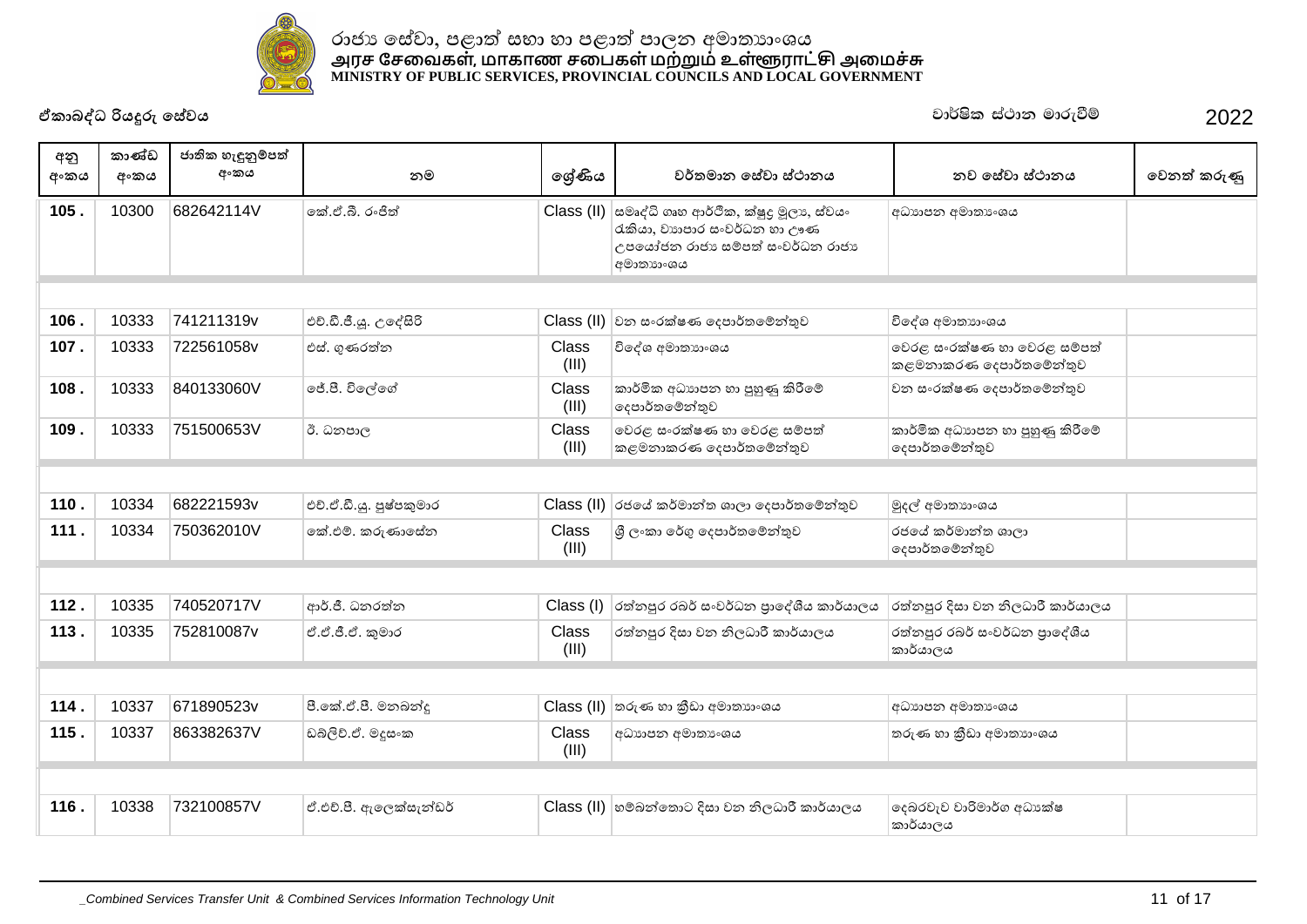

| අනු<br>අංකය | කාණ්ඩ<br>අංකය | ජාතික හැඳුනුම්පත්<br>අංකය | නම                   | ලශ්ණිය                | වර්තමාන සේවා ස්ථානය                                      | නව සේවා ස්ථානය                                           | වෙනත් කරුණු |  |  |
|-------------|---------------|---------------------------|----------------------|-----------------------|----------------------------------------------------------|----------------------------------------------------------|-------------|--|--|
| 117.        | 10338         | 812723561V                | ඒ.ජී.පී. රුවන්       | Class<br>(III)        | දෙබරවැව වාරිමාර්ග අධා ක්ෂ කාර්යාලය                       | හම්බන්තොට දිසා වන නිලධාරී<br>කාර්යාලය                    |             |  |  |
|             |               |                           |                      |                       |                                                          |                                                          |             |  |  |
| 118.        | 10340         | 720482649V                | ඩී.පී. විකුමසිංහ     | Class<br>(III)        | හම්බන්තොට දිස්තික් ලේකම් කාර්යාලය                        | හම්බන්තොට අන්තර් පළාත් කෘෂි<br>අධාකේෂ කාර්යාලය           |             |  |  |
| 119.        | 10340         | 843114148V                | ඩබ්ලිව්.ඒ.කේ. චතුරංග | Class<br>(III)        | අම්බලන්තොට වාරිමාර්ග ඉංජිනේරු<br>කාර්යාලය                | හම්බන්තොට දිස්තික් ලේකම්<br>කාර්යාලය                     |             |  |  |
| 120.        | 10340         | 641291129V                | ථි, විතාරණ           | Class<br>(III)        | හම්බන්තොට අන්තර් පළාත් කෘෂි අධාාක්ෂ<br>කාර්යාලය          | අම්බලන්තොට වාරිමාර්ග ඉංජිනේරු<br>කාර්යාලය                |             |  |  |
|             |               |                           |                      |                       |                                                          |                                                          |             |  |  |
| 121.        | 10341         | 760213993V                | බී.ජී. සමන්ත         | Class<br>(III)        | පස්බාගේ කෝරළේ පාදේශීය ලේකම්<br>කාර්යාලය                  | නුවරඑළිය දිසා වන නිලධාරී කාර්යාලය                        |             |  |  |
| 122.        | 10341         | 681332448V                | කේ.ඒ.කේ. රත්නසිරි    | Class<br>(III)        | නුවරඑළිය දිසා වන නිලධාරී කාර්යාලය                        | පස්බාගේ කෝරළේ පුාදේශීය ලේකම්<br>කාර්යාලය                 |             |  |  |
|             |               |                           |                      |                       |                                                          |                                                          |             |  |  |
| 123.        | 10342         | 198211903010              | ඒ.එම්.එන්. ආරියවංශ   | <b>Class</b><br>(III) | වන සංරක්ෂණ දෙපාර්තමේන්තුව                                | මිණුම් ඒකක පුමිති සහ සේවා<br>දෙපාර්තමේන්තුව              |             |  |  |
| 124.        | 10342         | 673661009V                | එම්.එච්. ආරියසිංහ    | Class<br>(III)        | මිණුම් ඒකක පුමිති සහ සේවා<br>දෙපාර්තමේන්තුව              | වන සංරක්ෂණ දෙපාර්තමේන්තුව                                |             |  |  |
|             |               |                           |                      |                       |                                                          |                                                          |             |  |  |
| 125.        | 10343         | 660760520V                | ජේ.එන්.ටී. ලියනගේ    | Class (I)             | ගාල්ල දිස්තික් කර්මාන්තශාලා පරීක්ෂක<br>ඉංජිතේරු කාර්යාලය | ගාල්ල ගොවිජන සංවර්ධන දිස්තික්<br>කාර්යාලය                |             |  |  |
| 126.        | 10343         | 721250253V                | ඩබ්ලිව්.ඒ.ජේ. කුමාර  | <b>Class</b><br>(III) | ගාල්ල තාක්ෂණ විදාහලය                                     | ගාල්ල දිස්තික් කර්මාන්තශාලා<br>පරීක්ෂක ඉංජිනේරු කාර්යාලය |             |  |  |
| 127.        | 10343         | 751520069V                | ජේ.ජී.ශූ. සමන්ත      | <b>Class</b><br>(III) | ගාල්ල ගොවිජන සංවර්ධන දිස්තුික් කාර්යාලය                  | ගාල්ල තාක්ෂණ විදාහලය                                     |             |  |  |
|             |               |                           |                      |                       |                                                          |                                                          |             |  |  |
| 128.        | 10351         | 703152392V                | ආර්.එල්. ගුණසිරි     |                       | Class (I) අාගමන හා විගමන දෙපාර්තමේන්තුව                  | පාර්ලිමේන්තු කටයුතු අංශය                                 |             |  |  |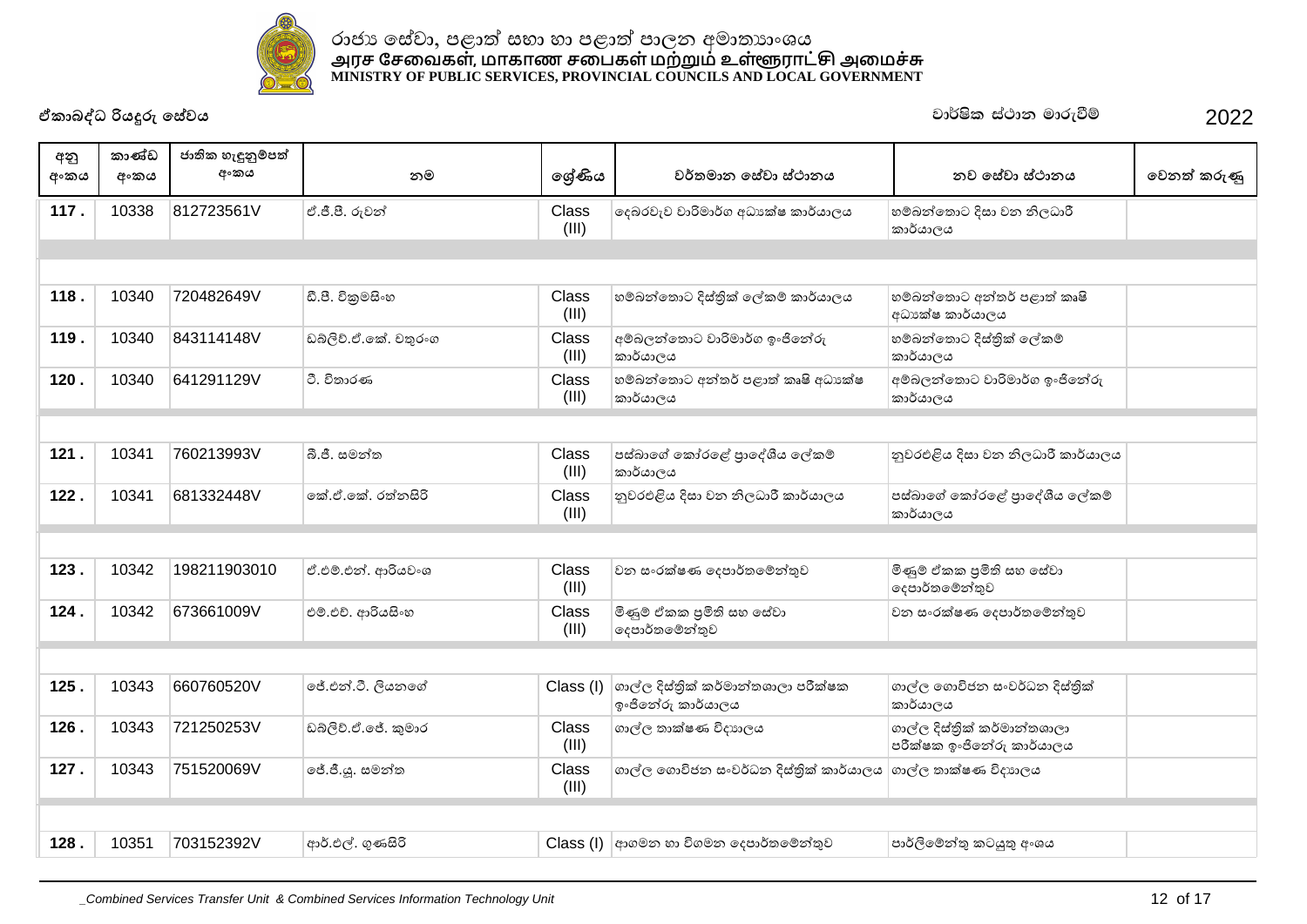

| අනු<br>අංකය | කාණ්ඩ<br>අංකය | ජාතික හැඳුනුම්පත්<br>අංකය | නම                     | ලශ්ණිය         | වර්තමාන සේවා ස්ථානය                                                                                                               | නව සේවා ස්ථානය                                                                                                         | වෙනත් කරුණු                                            |
|-------------|---------------|---------------------------|------------------------|----------------|-----------------------------------------------------------------------------------------------------------------------------------|------------------------------------------------------------------------------------------------------------------------|--------------------------------------------------------|
| 129.        | 10351         | 810732954V                | ආර්.පී.එන්.ජේ. රාජපක්ෂ | Class<br>(III) | පාර්ලිමේන්තු කටයුතු අංශය                                                                                                          | බන්ධනාගාර කළමනාකරණ හා<br>සිරකරුවන් පුනරුත්ථාපන රාජා<br>අමාතාහංශය                                                       |                                                        |
| 130.        | 10351         | 693611229V                | පී.වී. වේරගල           |                | Class (II) බන්ධනාගාර කළමනාකරණ හා සිරකරුවන්<br>පුනරුත්ථාපන රාජා අමාතාහංශය                                                          | ආගමන හා විගමන දෙපාර්තමේන්තුව                                                                                           |                                                        |
|             |               |                           |                        |                |                                                                                                                                   |                                                                                                                        |                                                        |
| 131.        | 10353         | 660531092V                | ඒ.එම්.එල්.කේ. අත්තනායක |                | Class (I) ධීවර හා ජලජ සම්පත් දෙපාර්තමේන්තුව                                                                                       | රජයේ මුදුණ දෙපාර්තමේන්තුව                                                                                              | ස්ථාන මාරු චකුය<br>2022.04.10 දින<br>සිට කියාත්මක වේ.  |
| 132.        | 10353         | 197724502225              | ඊ.ඒ.සී. එදිරිසිංහ      |                | Class (II) රජයේ මුදුණ දෙපාර්තමේන්තුව                                                                                              | මුදල් අමාතාහංශය                                                                                                        | ස්ථාන මාරු චකුය<br>2022.04.10 දින<br>සිට කියාත්මක වේ.  |
| 133.        | 10353         | 741511207V                | ලජ්.ඒ.ඩී. ජයසූරිය      |                | Class (I) සමූපකාර සේවක කොමිෂන් සභාව                                                                                               | ධීවර හා ජලජ සම්පත්<br>දෙපාර්තමේන්තුව                                                                                   | ස්ථාන මාරු චකුය<br>2022.04.10 දින<br>සිට කුියාත්මක වේ. |
| 134.        | 10353         | 640850108V                | ආර්.සී. කරුණාරත්න      | Class<br>(III) | ශී ලංකා රේගු දෙපාර්තමේන්තුව                                                                                                       | සමූපකාර සේවක කොමිෂන් සභාව                                                                                              | ස්ථාන මාරු චකුය<br>2022.04.10 දින<br>සිට කුියාත්මක වේ. |
|             |               |                           |                        |                |                                                                                                                                   |                                                                                                                        |                                                        |
| 135.        | 10357         | 197707901766              | එච්.ඊ. රත්නසිරි        |                | $Class$ (II) ජාතික ශිෂා බට බලකාය                                                                                                  | වැලිගම පුාදේශීය ලේකම් කාර්යාලය                                                                                         |                                                        |
| 136.        | 10357         | 750013090V                | ඩබ්ලිව්.එම්.එල්. ශාන්ත |                | Class (I) වැලිගම පුාදේශීය ලේකම් කාර්යාලය                                                                                          | ජාතික ශිෂාා බට බලකාය                                                                                                   |                                                        |
|             |               |                           |                        |                |                                                                                                                                   |                                                                                                                        |                                                        |
| 137.        | 10358         | 810490853v                | ඊ.පී.එස්. ගුණවර්ධන     |                | Class (II) සමෘද්ධි ගෘහ ආර්ථික, ක්ෂූදු මූලා, ස්වයං<br>රැකියා, වාහපාර සංවර්ධන හා ඌණ<br>උපයෝජන රාජා සම්පත් සංවර්ධන රාජා<br>අමාතාහංශය | දේශීය ආදායම් දෙපාර්තමේන්තුව                                                                                            | ස්ථාන මාරු චකුය<br>2022.04.21 දින<br>සිට කියාත්මක වේ.  |
| 138.        | 10358         | 651602250V                | ් එස්.ඩී.එස්. හේමන්ත   |                | Class (I) ලද්ශීය ආදායම් දෙපාර්තමේන්තුව                                                                                            | සමෘද්ධි ගෘහ ආර්ථික, ක්ෂුදු මූලා,<br>ස්වයං රැකියා, වාහපාර සංවර්ධන හා<br>ඌණ උපයෝජන රාජා සම්පත්<br>සංවර්ධන රාජා අමාතාහංශය | ස්ථාන මාරු චකුය<br>2022.04.21 දින<br>සිට කියාත්මක වේ.  |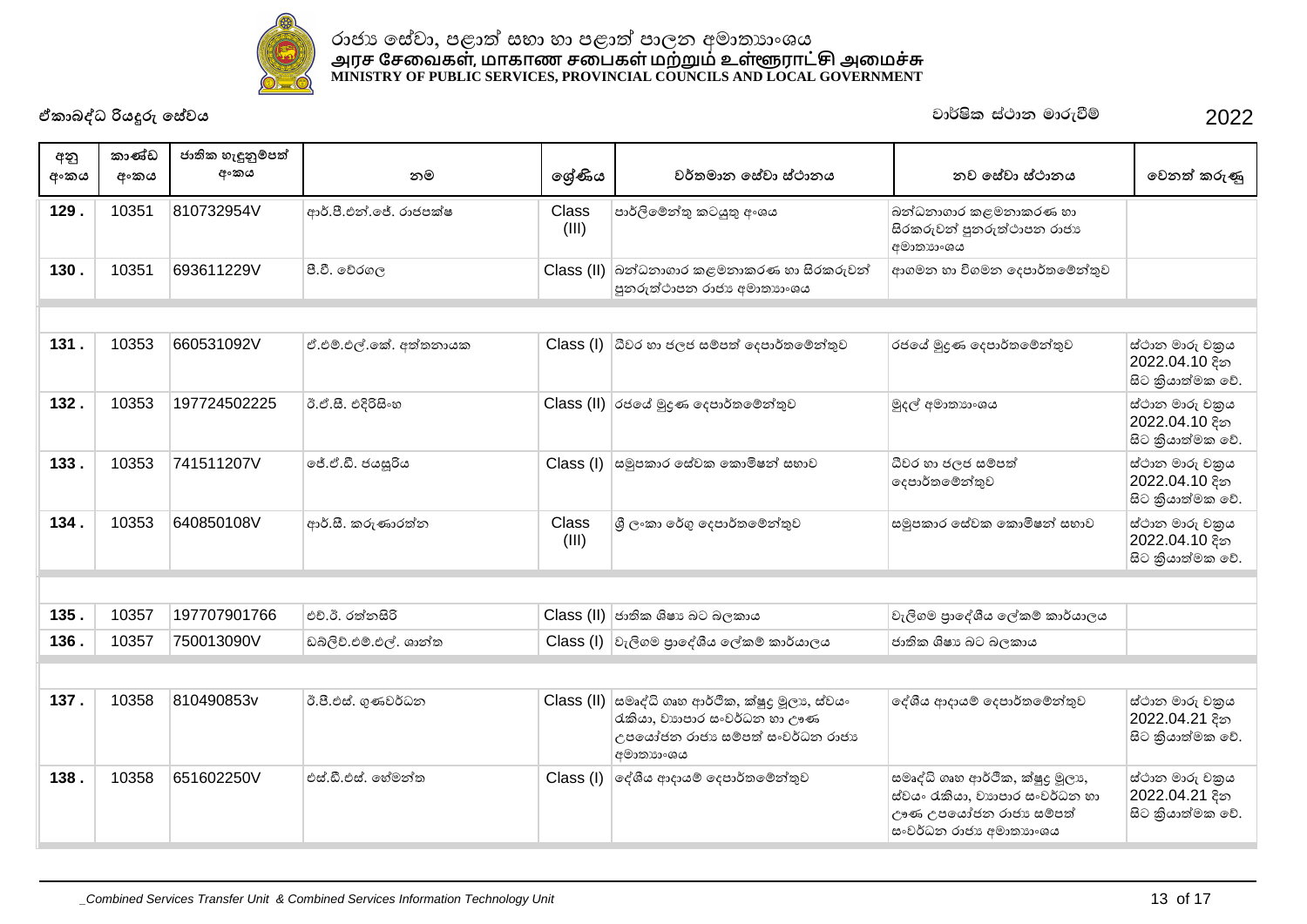

| අනු<br>අංකය | කාණ්ඩ<br>අංකය | ජාතික හැඳුනුම්පත්<br>අංකය | නම                                | ලශ්ණිය         | වර්තමාන සේවා ස්ථානය                                                           | නව සේවා ස්ථානය                        | වෙනත් කරුණු                                           |  |  |
|-------------|---------------|---------------------------|-----------------------------------|----------------|-------------------------------------------------------------------------------|---------------------------------------|-------------------------------------------------------|--|--|
|             |               |                           |                                   |                |                                                                               |                                       |                                                       |  |  |
| 139.        | 10359         | 660851291V                | එල්. නාපෙවිතානගේ                  | Class<br>(III) | ශී ලංකා රේගු දෙපාර්තමේන්තුව                                                   | කර්මාන්ත අමාතාහංශය                    | ස්ථාන මාරු චකුය<br>2022.04.10 දින<br>සිට කියාත්මක වේ. |  |  |
| 140.        | 10359         | 751162804V                | කේ.වී. ඥානතිලක                    | Class<br>(III) | කර්මාන්ත අමාතාහංශය                                                            | මුදල් අමාතාහංශය                       | ස්ථාන මාරු චකුය<br>2022.04.10 දින<br>සිට කියාත්මක වේ. |  |  |
|             |               |                           |                                   |                |                                                                               |                                       |                                                       |  |  |
| 141.        | 10363         | 743600550V                | එස්.එස්.එච්.එම්.එන්.ඩී.බී. බෝයගොඩ | Class (II)     | අනුරාධපුර දේශීය ආදායම් පාදේශීය<br>කාර්යාලය                                    | රඹෑව වාරිමාර්ග ඉංජිතේරු කාර්යාලය      | ස්ථාන මාරු චකුය<br>2022.01.17 දින<br>සිට කියාත්මක වේ. |  |  |
| 142.        | 10363         | 773162824V                | එන්.ඒ.ටී.එස්. නානායක්කාර          | Class<br>(III) | රඹෑව වාරිමාර්ග ඉංජිනේරු කාර්යාලය                                              | පදවිය පාදේශීය ලේකම් කාර්යාලය          | ස්ථාන මාරු චකුය<br>2022.01.17 දින<br>සිට කියාත්මක වේ. |  |  |
| 143.        | 10363         | 730523432V                | කේ.ඒ. කුමාර                       |                | Class (I) පදවිය පුාදේශීය ලේකම් කාර්යාලය                                       | දේශීය ආදායම් දෙපාර්තමේන්තුව           | ස්ථාන මාරු චකුය<br>2022.01.17 දින<br>සිට කියාත්මක වේ. |  |  |
|             |               |                           |                                   |                |                                                                               |                                       |                                                       |  |  |
| 144.        | 10364         | 823321490V                | අයි.ජී.එල්.පී. රූපසිංහ            |                | $\textsf{Class}\ ( \textsf{II})\  \ \textsf{c}_7$ ල්වෙහෙර රජයේ බීජ ගොවිපල     | දඹුල්ල වාරිමාර්ග ඉංජිනේරු කාර්යාලය    |                                                       |  |  |
| 145.        | 10364         | 682173203V                | ජී.එච්.ජී. පේුමලාල්               |                | $\textsf{Class} \left( \mathsf{I} \right)$ දඹුල්ල වාරිමාර්ග ඉංජිනේරු කාර්යාලය | පැල්වෙහෙර රජයේ බීජ ගොවිපල             |                                                       |  |  |
|             |               |                           |                                   |                |                                                                               |                                       |                                                       |  |  |
| 146.        | 10366         | 690940329V                | බී.ආර්. මෙන්ඩිස්                  | Class<br>(III) | ජනලේඛන හා සංඛාහලේඛන<br>දෙපාර්තමේන්තුව                                         | නීතිපති දෙපාර්තමේන්තුව                |                                                       |  |  |
| 147.        | 10366         | 793550138V                | ඒ.ඒ.ඩී.ආර්. කුමාර                 | Class<br>(III) | නීතිපති දෙපාර්තමේන්තුව                                                        | ජනලේඛන හා සංඛාහලේඛන<br>දෙපාර්තමේන්තුව |                                                       |  |  |
|             |               |                           |                                   |                |                                                                               |                                       |                                                       |  |  |
| 148.        | 10367         | 693422124V                | ආර්.ඒ. තිලක්                      | Class<br>(III) | ජනලේඛන හා සංඛාහලේඛන<br>දෙපාර්තමේන්තුව                                         | නීතිපති දෙපාර්තමේන්තුව                |                                                       |  |  |
| 149.        | 10367         | 820030915V                | ආර්.ඩී.එස්. පෙරේරා                | Class<br>(III) | නීතිපති දෙපාර්තමේන්තුව                                                        | ජනලේඛන හා සංඛාහලේඛන<br>දෙපාර්තමේන්තුව |                                                       |  |  |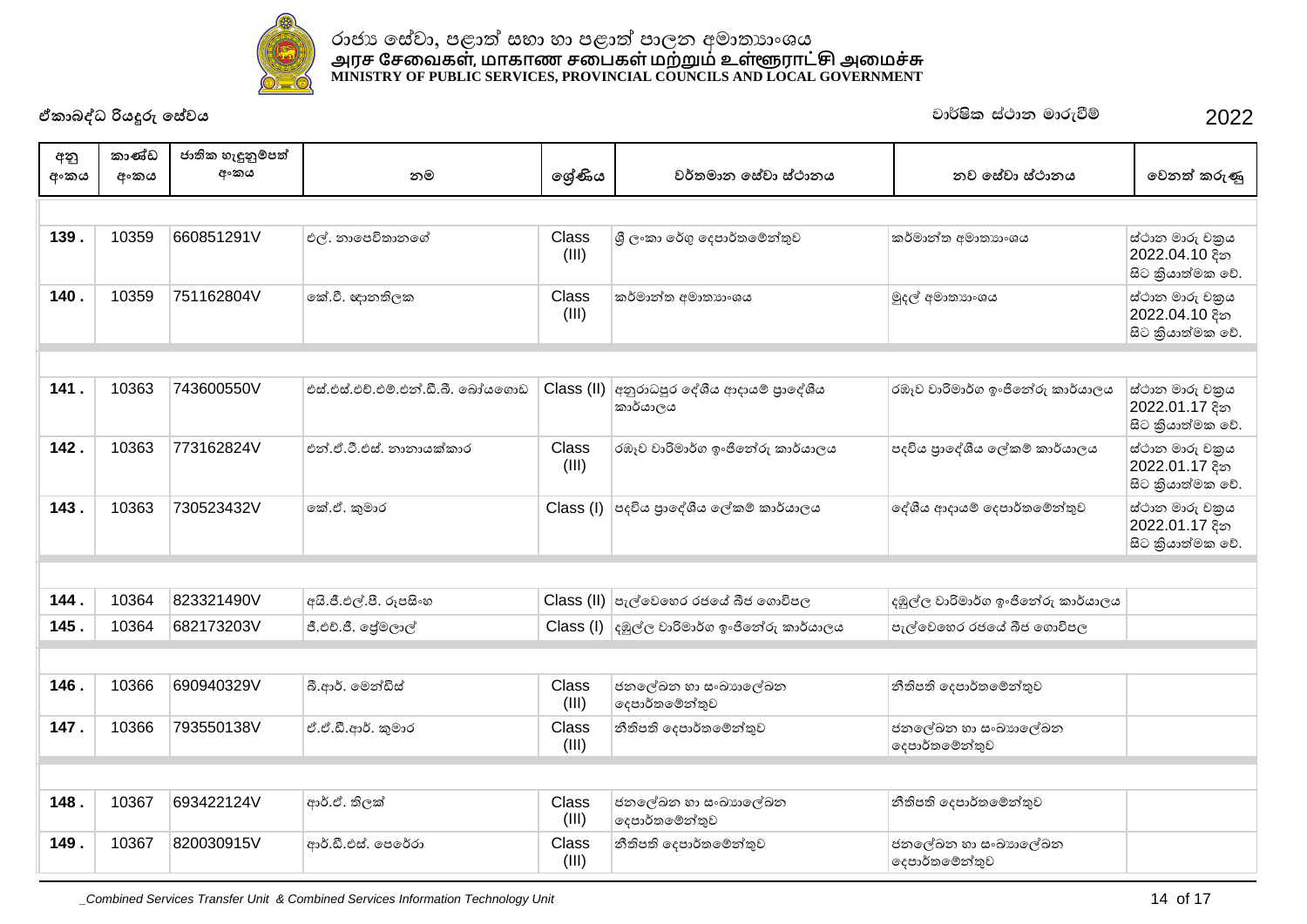

|             | ඒකාබද්ධ රියදූරු සේවය |                           |                          |                |                                                                 | වාර්ෂික ස්ථාන මාරුවීම්                                          | 2022                                                   |
|-------------|----------------------|---------------------------|--------------------------|----------------|-----------------------------------------------------------------|-----------------------------------------------------------------|--------------------------------------------------------|
| අනු<br>අංකය | කාණ්ඩ<br>අංකය        | ජාතික හැඳුනුම්පත්<br>අංකය | නම                       | ලේණිය          | වර්තමාන සේවා ස්ථානය                                             | නව සේවා ස්ථානය                                                  | වෙනත් කරුණු                                            |
|             |                      |                           |                          |                |                                                                 |                                                                 |                                                        |
|             |                      |                           |                          |                |                                                                 |                                                                 |                                                        |
| 150.        | 10373                | 832422657v                | එම්.බී. ෆර්හාම්          | Class<br>(III) | බතික්, අත්යන්තු රෙදි හා දේශීය ඇහළුම්<br>නිෂ්පාදන රාජා අමාතාහංශය | වරාය හා නාවික අමාතාහංශය                                         |                                                        |
| 151.        | 10373                | 792121616V                | කේ.එච්. චන්දුසේන         | Class (II)     | වරාය හා නාවික අමාතනංශය                                          | බතික්, අත්යන්තු රෙදි හා දේශීය<br>ඇහළුම් නිෂ්පාදන රාජා අමාතාහංශය |                                                        |
|             |                      |                           |                          |                |                                                                 |                                                                 |                                                        |
| 152.        | 10378                | 832291480V                | එස්. තයස්කුමාර්          | Class<br>(III) | කෝපායි පාදේශීය ලේකම් කාර්යාලය                                   | දේශීය ආදායම් දෙපාර්තමේන්තුව                                     | ස්ථාන මාරු චකුය<br>2022.01.05 දින<br>සිට කුියාත්මක වේ. |
| 153.        | 10378                | 751084218V                | එස්. ෂන්මුගරාජා          | Class (I)      | යාපනය දේශීය ආදායම් පුාදේශීය කාර්යාලය                            | කෝපායි පාදේශීය ලේකම් කාර්යාලය                                   | ස්ථාන මාරු චකුය<br>2022.01.05 දින<br>සිට කියාත්මක වේ.  |
|             |                      |                           |                          |                |                                                                 |                                                                 |                                                        |
| 154.        | 10379                | 673203191v                | ඒ.ඒ. විජේරත්ත            |                | Class (II) පුත්තලම දිස්තික් ලේකම් කාර්යාලය                      | තරුණ හා කීඩා අමාතාහංශය                                          |                                                        |
| 155.        | 10379                | 782492837v                | එම්.ඒ.ඒ.එස්. මතෝරත්න     | Class<br>(III) | තරුණ හා කීඩා අමාතාගංශය                                          | පුත්තලම දිස්තික් ලේකම් කාර්යාලය                                 |                                                        |
|             |                      |                           |                          |                |                                                                 |                                                                 |                                                        |
| 156.        | 10383                | 811480363v                | ඩී.එම්.එල්.අයි. දිසානායක |                | Class (II) මොනරාගල පුාදේශීය වාරිමාර්ග ඉංජිනේරු<br>කාර්යාලය      | මොණරාගල දිසා වන නිලධාරී<br>කාර්යාලය                             |                                                        |
| 157.        | 10383                | 810892862V                | ආර්.වී.එස්. කුමාර        | Class<br>(III) | මොණරාගල දිසා වන නිලධාරී කාර්යාලය                                | මොනරාගල පුාදේශීය වාරිමාර්ග<br>ඉංජිනේරු කාර්යාලය                 |                                                        |
|             |                      |                           |                          |                |                                                                 |                                                                 |                                                        |
| 158.        | 10391                | 681310622v                | ංක්.ටී.එස්. සුමනසිරි     | Class<br>(III) | ශුී ලංකා රේගු දෙපාර්තමේන්තුව                                    | ඉඩම් අමාතාහංශය                                                  | ස්ථාන මාරු චකුය<br>2022.03.19 දින<br>සිට කියාත්මක වේ.  |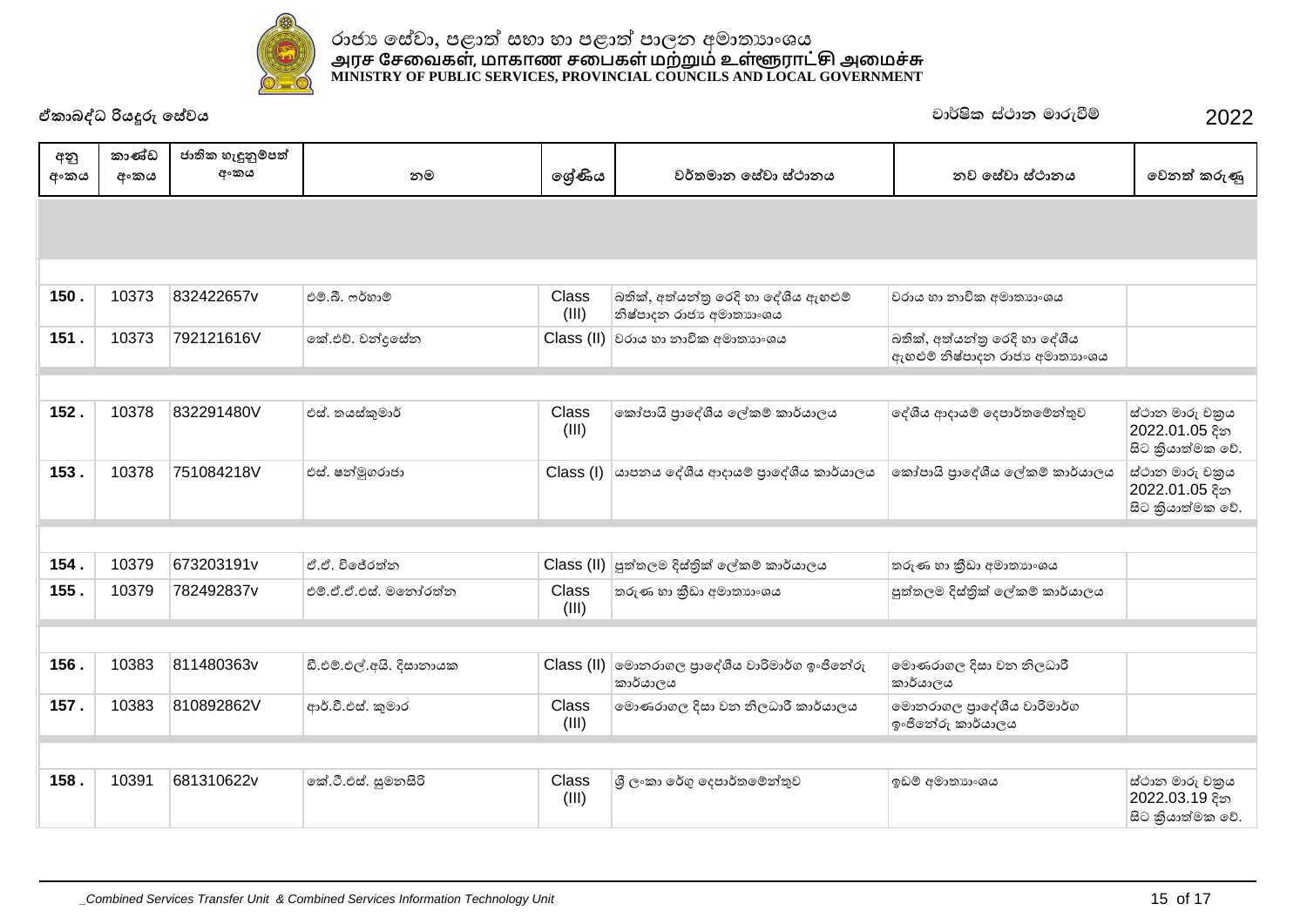

| අනු<br>අංකය | කාණ්ඩ<br>අංකය | ජාතික හැඳුනුම්පත්<br>අංකය | නම                        | ඉශ්ණිය         | වර්තමාන සේවා ස්ථානය                                                                                     | නව සේවා ස්ථානය                                                                                          | වෙනත් කරුණු                                           |
|-------------|---------------|---------------------------|---------------------------|----------------|---------------------------------------------------------------------------------------------------------|---------------------------------------------------------------------------------------------------------|-------------------------------------------------------|
| 159.        | 10391         | 751271980V                | ඒ.ආර්.ඒ.කේ. අතපත්තු       |                | Class (II) ඉඩම් අමාතාහංශය                                                                               | මුදල් අමාතනංශය                                                                                          | ස්ථාන මාරු චකුය<br>2022.03.19 දින<br>සිට කියාත්මක වේ. |
|             |               |                           |                           |                |                                                                                                         |                                                                                                         |                                                       |
| 160.        | 10397         | 792781896V                | කේ.යූ.ඩබ්ලිව්.ජී. බණ්ඩාර  | Class<br>(III) | හිරියාල වාරිමාර්ග ඉංජිනේරු කාර්යාලය                                                                     | ගලේවෙල දේවහුව වාරිමාර්ග<br>කළමනාකරණ අංශය                                                                |                                                       |
| 161.        | 10397         | 732642803V                | අයි.අයි.එන්. කුමාර        | Class (II)     | ගලේවෙල දේවහුව වාරිමාර්ග කළමනාකරණ<br>අංශය                                                                | හිරියාල වාරිමාර්ග ඉංජිනේරු<br>කාර්යාලය                                                                  |                                                       |
|             |               |                           |                           |                |                                                                                                         |                                                                                                         |                                                       |
| 162.        | 10405         | 801271510V                | එස්.එම්. උඩයාත්           | Class<br>(III) | පසුගාමී ගුාමීය පුදේශ සංවර්ධන සහ ගෘහාශිත<br>සත්ත්ව පාලන හා සුළු ආර්ථික හෝග වගා<br>පුවර්ධන රාජා අමාතාහංශය | විගණකාධිපති දෙපාර්තමේන්තුව                                                                              |                                                       |
| 163.        | 10405         | 832633054V                | ඩබ්ලිව්.ජී.ඒ.ඩී. පුනාන්දු | Class<br>(III) | වෙරළ සංරක්ෂණ හා වෙරළ සම්පත්<br>කළමනාකරණ දෙපාර්තමේන්තුව                                                  | පසුගාමී ගුාමීය පුදේශ සංවර්ධන සහ<br>ගෘහාශිත සත්ත්ව පාලන හා සුළු ආර්ථික<br>භෝග වගා පුවර්ධන රාජා අමාතාහංශය |                                                       |
| 164.        | 10405         | 811213950v                | කේ.ඒ.අයි.කේ. කුරුප්පු     | Class<br>(III) | විගණකාධිපති දෙපාර්තමේන්තුව                                                                              | වෙරළ සංරක්ෂණ හා වෙරළ සම්පත්<br>කළමනාකරණ දෙපාර්තමේන්තුව                                                  |                                                       |
|             |               |                           |                           |                |                                                                                                         |                                                                                                         |                                                       |
| 165.        | 10728         | 751540442V                | ශු.ජී.එන්.ඩබ්ලිව්, කුමාර  | Class<br>(III) | ශී ලංකා මිනින්දෝරු දෙපාර්තමේන්තුව                                                                       | ලද්ශීය ආදායම් දෙපාර්තමේන්තුව                                                                            | ස්ථාන මාරු චකුය<br>2022.05.02 දින<br>සිට කියාත්මක වේ. |
| 166.        | 10728         | 701011732V                | ආර්.පී.ශූ. නිශාන්ත        | Class<br>(III) | දේශීය ආදායම් දෙපාර්තමේන්තුව                                                                             | කොළඹ පුාදේශීය ලේකම් කාර්යාලය                                                                            | ස්ථාන මාරු චකුය<br>2022.05.02 දින<br>සිට කියාත්මක වේ. |
| 167.        | 10728         | 741102692V                | ඒ කේ. කරන්නාගොඩ           | Class<br>(III) | කොළඹ පුාදේශීය ලේකම් කාර්යාලය                                                                            | ුශී ලංකා මිනින්දෝරු දෙපාර්තමේන්තුව                                                                      | ස්ථාන මාරු චකුය<br>2022.05.02 දින<br>සිට කියාත්මක වේ. |